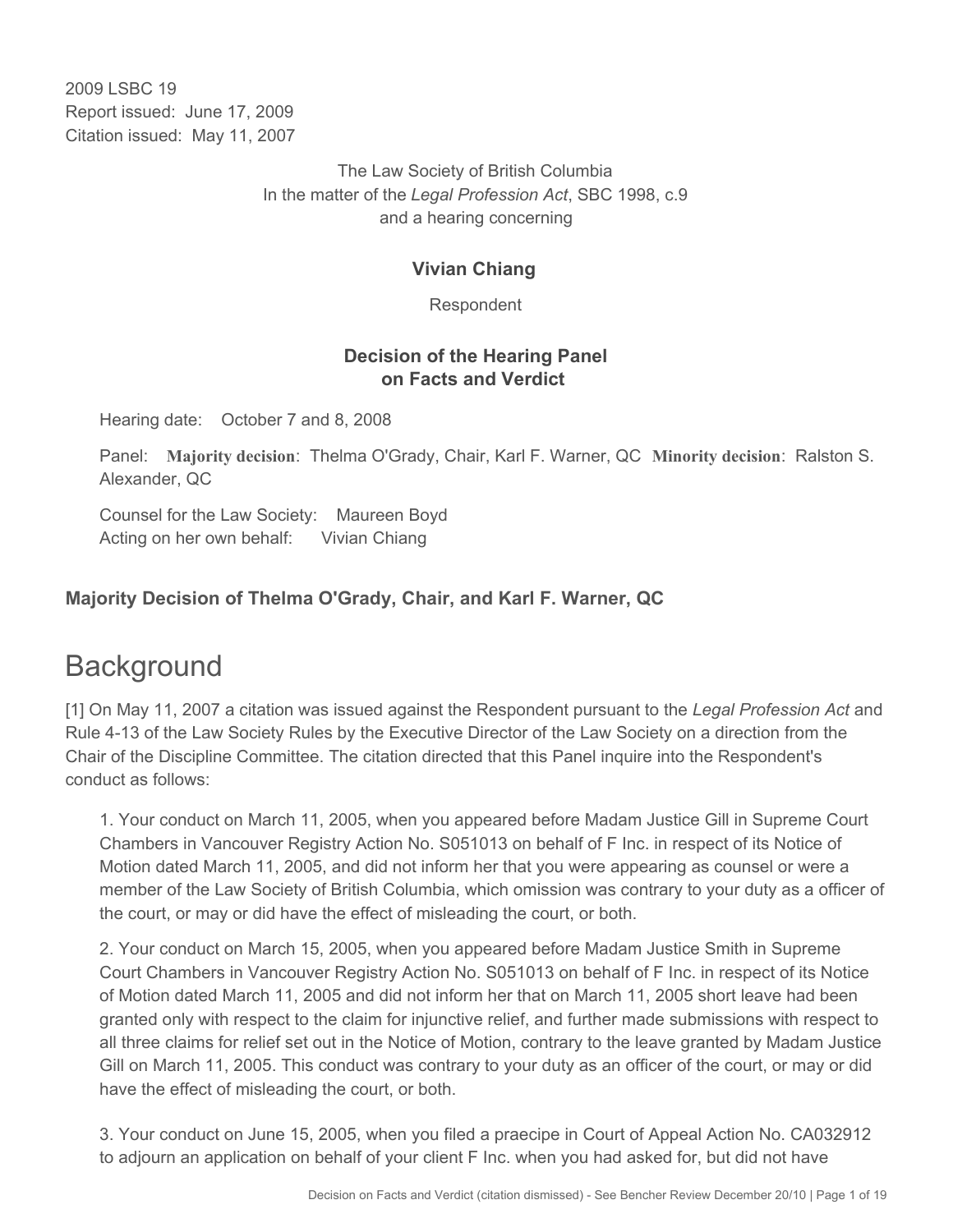consent of counsel for the respondents, to such an adjournment.

4. Your conduct on June 16, 2005, when you appeared in Supreme Court Chambers in Vancouver Registry Action No. S051013 on behalf of F Inc. and advised the court that Brook Greenberg, counsel for one of the defendants, had consented to an adjournment, when he had not, which may or did have the effect of misleading the court.

[2] The citation was admitted to have been duly served on the Respondent.

[3] The hearing took place on October 7 and 8, 2008 before us with the Respondent serving as her own counsel. The Law Society withdrew the third allegation above at the time of the hearing, and these proceedings went forward with respect to allegations 1, 2 and 4.

# Facts

[4] The facts in this matter are relatively simple to state in that, for the most part, the underpinning evidence, except for that providing context, is to be found in the transcripts of the proceedings before both Madam Justice Gill, Madam Justice Lynn Smith, and Mr. Justice Cullen, as well as the evidence given *viva voce* essentially by the Respondent, all of which is summarized in the following several paragraphs.

[5] The Respondent was the majority shareholder of a company called F Inc., which company operated a wholesale business dealing with fresh produce. Disputes in the wholesale produce business in Canada are governed in part by an entity known as The Fruit and Vegetable Dispute Resolution Corporation (the " DRC" ).

[6] In the fall of 2004 F Inc. was involved in a dispute with several other produce companies regarding the delivery of a shipment of mangos, the condition of the mangos when delivered, and the responsibility to pay for the same. By the rules of the DRC, of which F Inc. was a member, a mandatory arbitration process organized by the DRC was commenced in Ontario to resolve the dispute.

[7] An Ontario arbitrator ordered F Inc. to pay approximately \$13,000 US to an aggrieved supplier. F Inc. did not pay the sum awarded and was suspended from membership in the DRC after the lapse of a 30 day notice period. Notice of the suspension was circulated to the membership of the DRC and that notice allegedly had a significant negative impact on the business of F Inc. as DRC members were reluctant to do business with a suspended member.

[8] The Respondent then set out on a long procedural path to have the arbitration award and the suspension of F Inc. set aside. The Respondent alleged throughout the hearing before this Panel that F Inc. had been abused by the DRC and that the outcome of the arbitration proceeding was unjustified and contrary to law.

[9] The events which are the subject matter of these proceedings occurred in the course of the Respondent seeking the assistance of the British Columbia Courts to set aside the suspension of F Inc. as a member of the DRC.

[10] The Respondent commenced proceedings in British Columbia by way of a Writ of Summons naming a variety of defendants, including the DRC and an American Corporation with offices in Arizona, MAP Produce LLC (" MAP" ).

[11] The Respondent brought an *ex parte* application seeking to set aside the suspension order of the DRC on the basis that it was a wrongful interference with the business of F Inc., as well as requiring DRC to issue a public apology to the shareholders of F Inc., and retract the March 2nd notice of suspension and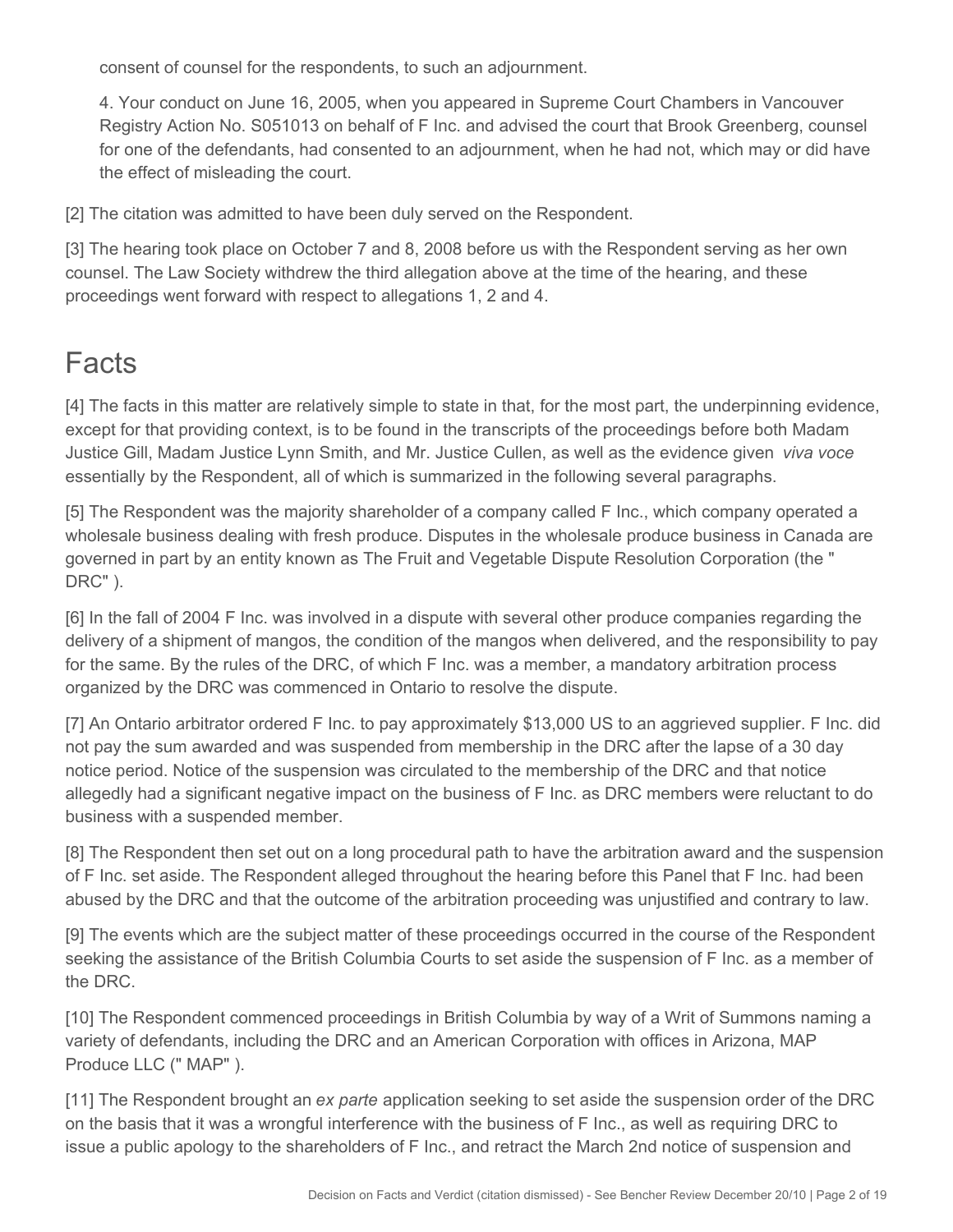restraining the DRC from issuing further notices regarding F Inc.

[12] The *ex parte* application was heard in Chambers by Madam Justice Gill on March 11, 2005. During the course of the proceedings, Madam Justice Gill advised the Respondent that she ought to seek legal advice in respect of the subject matter of her application. During the proceedings the Respondent did not advise Madam Justice Gill that she was herself a lawyer but continued in that proceeding as an officer of F Inc.

[13] Moreover, at all times relevant to this citation the Respondent was enrolled as a part-time member of the Law Society of British Columbia, although not practising as a lawyer but instead as a businesswoman whose primary focus was with the conduct of the business of F Inc.

[14] In the course of discussion regarding F Inc.'s motion described above, Madam Justice Gill advised that she was unable to grant the relief sought since none of the Defendants were before the Court, as, inter alia, they had not been served with the Notice of Motion. She accordingly turned the hearing before her into a " Short Leave" application.

[15] Madam Justice Gill advised the Respondent in any event that the only part of her Notice of Motion that could be considered on Short Leave in a Chambers hearing was the plea for injunctive relief restraining the DRC from making further allegedly defamatory publications about F Inc. Madam Justice Gill, *inter alia*, advised the Respondent that, without a trial of the matter, she could not bring the application to set aside the suspension, she could not bring the application to have a direction to make the DRC publish an apology to F Inc. and she could not have an order requiring the DRC to retract the notice of suspension that it had circulated.

[16] In particular, Madam Justice Gill advised the Respondent that the first two orders that she was seeking were not orders that the Supreme Court could grant on an interlocutory basis. She advised that the order directing a declaration that the DRC suspension order was a wrongful interference with the business of F Inc. and the order directing a retraction of the notice of suspension were matters that needed to be dealt with by way of a final order of the Court which could only happen following a full hearing of the evidence.

[17] Mr. Brook Greenberg of Fasken Martineau DuMoulin LLP had at some time earlier appeared to the Writ of Summons on behalf of the DRC.

[18] At the March 11, 2005 ex parte hearing, Madam Justice Gill provided, with the assistance of the Court Clerk, a Notice of Short Leave and directed the Respondent to serve the Notice of Short Leave with the Notice of Motion and the Affidavit material in support upon Mr. Greenberg before 5:00 p.m. on that same day, Friday March 11, 2005. The Respondent attended personally on Fasken Martineau offices in order to serve Mr. Greenberg at or about 5:00 p.m. on March 11, 2005 with the Court ordered material as endorsed but did not speak to him.

[19] The Short Leave Requisition, endorsed by the Court, was silent on the subject of which parts of the Motion of the applicant was approved for short leave. There was no indication on the face of the document that only the application for injunctive relief was to be heard on the basis of short leave.

[20] The Order for Short Leave endorsed by Madam Justice Gill further provided that any material produced by the DRC in response to the Notice of Motion was to be delivered to the Respondent before 6:00 p.m. on Saturday March 12, 2005. However, the material in response from Mr. Greenberg was not served until late in the day on March 14, 2005, at which time the Defendant's affidavit was served unfiled.

[21] In the material that the Respondent served upon Mr. Greenberg there was no indication provided by the Respondent as to the limitations placed upon the application to be made by Madam Justice Gill and Mr. Greenberg prepared for and responded to all three claims for relief set out in the Notice of Motion in his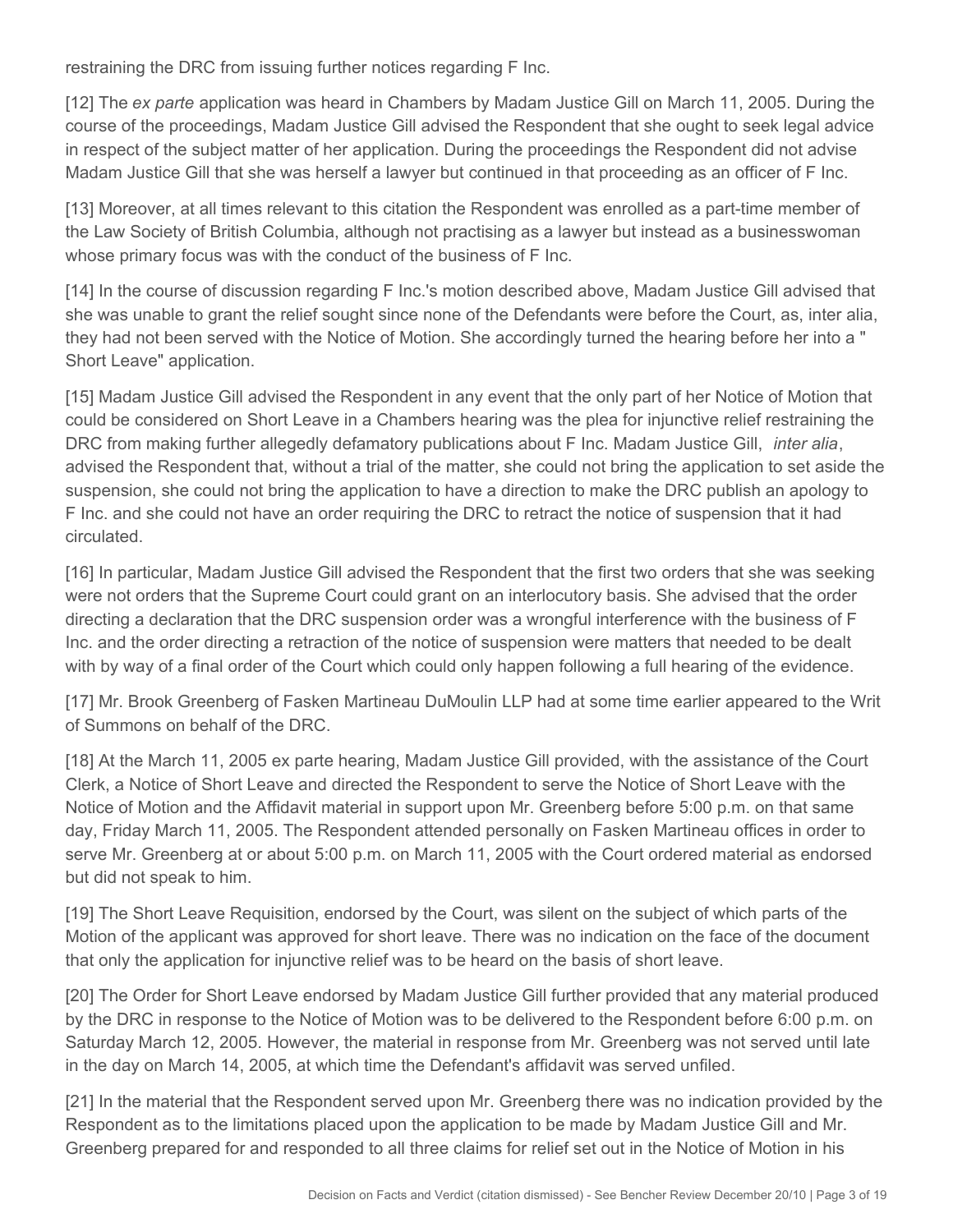prepared material.

[22] The parties appeared in Chambers on March 15, 2005 before Madam Justice Lynn Smith. Mr. Alan Dabb of Fraser Milner Casgrain LLP appeared at this hearing on behalf of MAP as Mr. Greenberg had referred MAP to him as a client. After the identification of the parties present, Mr. Greenberg then acknowledged to the Court that he had not complied with the service requirements of the Short Leave application. He went on to explain that he was unable to comply because the Defendant, DRC, was in Ontario and the intervening weekend had prevented him from taking instructions and putting appropriate materials together until that morning.

[23] Accordingly, at the beginning of the hearing, Mr. Greenberg sought leave of the Court to introduce and rely upon the un-filed affidavit on the basis that the original was en route from Ontario and would be filed when received. The Respondent agreed to proceed on that basis.

[24] The hearing was then adjourned by Madam Justice Smith for approximately 15 minutes to allow the Respondent to complete her review of the affidavit.

[25] When the Court reconvened after the adjournment the Respondent laid out by way of background the facts relating to the application in summary as follows:

(a) The Respondent made reference to her concerns that the Motion brought was urgent in nature due to the deteriorating nature of the produce;

(b) The Respondent stated her views that the DRC had no jurisdiction to arbitrate issues relating to fraud and collusion. Fraud and collusion was the subject of the arbitration and accordingly, the DRC ought not to have ruled upon it. F Inc. was objecting to the jurisdiction of the DRC. Due to the threat of losing its ability to carry on business, F Inc. had accordingly obtained a licence from the Canadian Food Inspection Agency.

(c) The Respondent then advised that the DRC published a notice of a suspension of F Inc. to its members on March 2, 2005, and by circulating that notice of suspension it implied that the suspension was proper and appropriate. F Inc. was seeking from the British Columbia Supreme Court a declaration that the notice of suspension was a wrongful interference with the applicant's business, an order that DRC issue an apology and retraction, and finally, an injunction against further notices regarding F Inc. since F Inc. was being defamed by the notice of suspension. At the same time, the arbitration award was being attacked in the Ontario Courts.

(d) In the event, F Inc.'s position was that the publication of the suspension was defamatory because it implied that the arbitration award was, in the words of the Respondent, " fair, was right, and that F Inc. was wrong."

(e) Relying upon the provisions of the *Libel and Slander Act*, F Inc. was seeking a Court Order of retraction and a judicially ordered apology.

[26] Mr. Dabb, as stated above, appeared on the motion to state his concern of ensuring that MAP was not attorning to the jurisdiction of the Supreme Court of British Columbia by his appearance to the Motion and to ensure that factual allegations essentially alleging fraud as against MAP or one of its officers were not to be relied upon in the application and that no relief be granted against MAP as it had not had an opportunity to respond to the allegations made.

[27] The Respondent agreed that the application could proceed before Madam Justice Smith without the need to rely upon any allegations of fraud against MAP or any of its officers.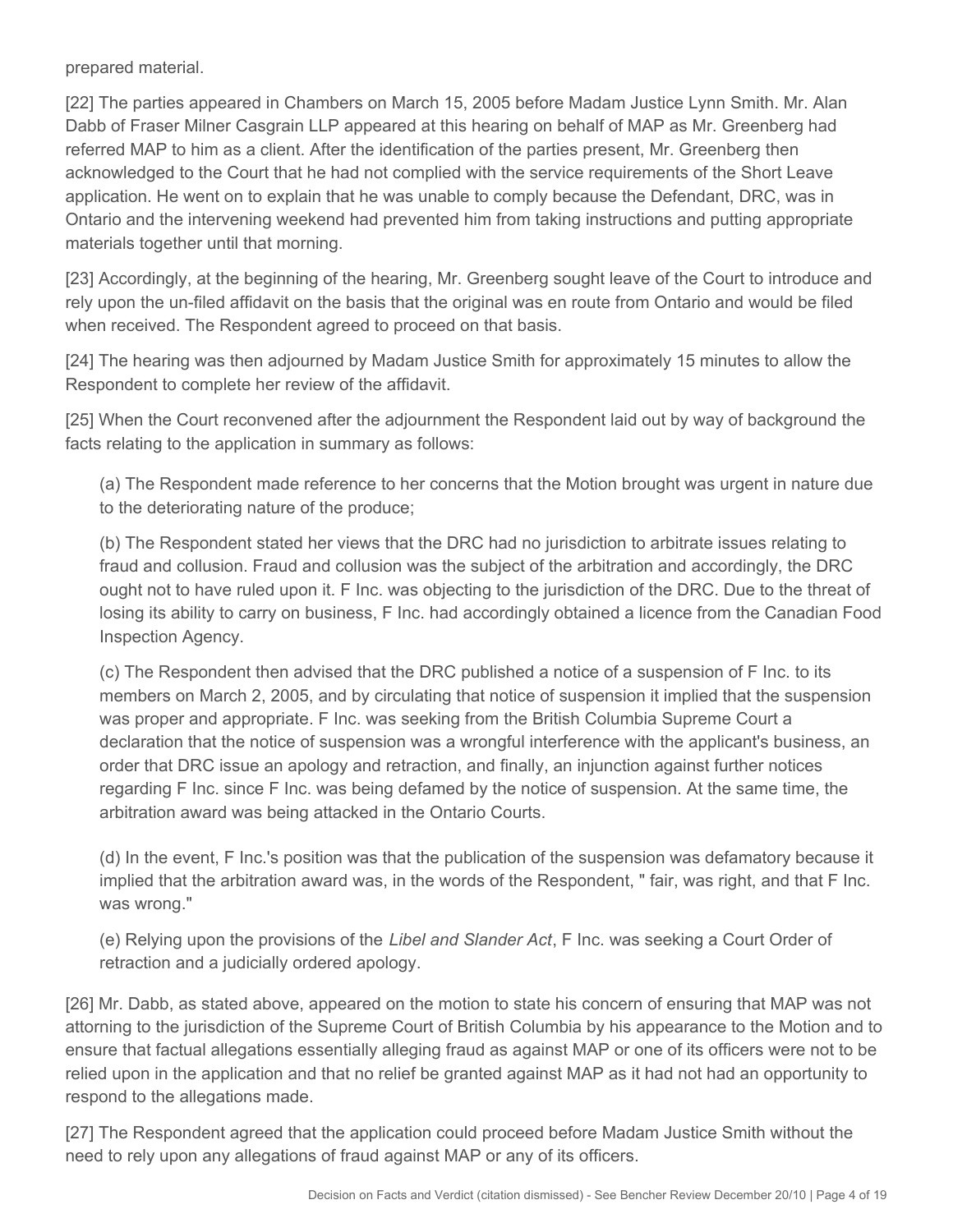[28] Mr. Greenberg's submission in response to the facts advanced by the Respondent then went forward.

[29] Madam Justice Smith gave Reasons for Judgment on the Respondent's Notice of Motion on March 16, 2005 dismissing all applications for interlocutory relief and, in a subsequent application, costs in any event of the cause to the DRC and costs in the cause to MAP.

[30] The Respondent filed a Notice of Application for Leave to Appeal the decision of Madam Justice Smith in the British Columbia Court of Appeal on April 25, 2005, and on or about April 29, 2005, the DRC filed a Notice of Motion in Supreme Court seeking, inter alia, a dismissal of F Inc.'s action in its entirety, which subsequently was scheduled to be heard June 23, 2005.

[31] The Respondent next filed a comprehensive Statement of Claim dated May 29, 2005 and, on June 1, 2005 again filed a Notice of Motion for Leave to Appeal, Stay of Execution and Leave to Add a Party in the Court of Appeal returnable June 17, 2005, as well as an Amended Notice of Application for Leave to Appeal in the same terms and outlining, inter alia, the underpinning grounds of appeal.

[32] A series of email exchanges occurred in which the Respondent sought consent of counsel for each of DRC and MAP to adjourn the previously scheduled hearing set for June 23, 2005 in Supreme Court Chambers regarding the application of DRC and MAP to dismiss F Inc.'s claim. The thrust of this application was to dismiss the claim of F Inc. as without merit, frivolous and vexatious, and outside the jurisdiction of the British Columbia Courts.

[33] On June 16, 2005 the Respondent appeared in Supreme Court Chambers, without notice to any party, and made an application for an adjournment or, in the alternative, for short leave on a motion to adjourn the hearing set for June 23, 2005. Short leave was granted and the adjournment application was heard on June 17, 2005. During the short leave application, the Respondent advised the Court that " one counsel is agreeable with this adjournment and, unfortunately, another opposing counsel ... has not agreed." In response to the Court's direct question, " They're opposed to the application for the adjournment; is that right?" the Respondent replied, " Okay. Yes."

[34] In the emails referred to in paragraph [32] above, Mr. Greenberg stated that he would agree to adjourn the hearing on the motion striking the proceedings, upon acceptance by F Inc. of certain conditions and, if so, advised he would agree to an adjournment of the June 23, 2005 hearing to the week of August 8, 2005. The Respondent did not communicate her acceptance of Mr. Greenberg's conditions to him before the hearing and made the initial representation to the Chambers Judge as outlined in paragraph 29.

[35] The conditions upon which the other counsel, Mr. Dabb, was prepared to agree to an adjournment were more onerous, and he would not consent to an adjournment as so described. The Chambers Judge was told this directly. Accordingly, the Chambers Judge ordered the matter over to the next day, and on June 17, 2005 in the presence of all counsel, Mr. Justice Cullen ordered that the Defendants' striking application be heard on August 8, 2005, along with certain other conditions.

[36] The matter ultimately came before Mr. Justice Macaulay on August 8, 2005, and after a hearing, he dismissed the action against all defendants in a Judgment filed October 20, 2005.

# **Burden of Proof**

[37] With respect to the burden of proof and the standard to be met in disciplinary matters, the Panel was guided by a recently released judgment of Mr. Justice Rothstein in *F.H. v. McDougall*, 2008 SCC 53, 297 DLR (4th) 193. Although not a discipline case, this judgment affirms that the burden of proof throughout these proceedings rests on the Law Society to prove with evidence that is sufficiently clear, convincing and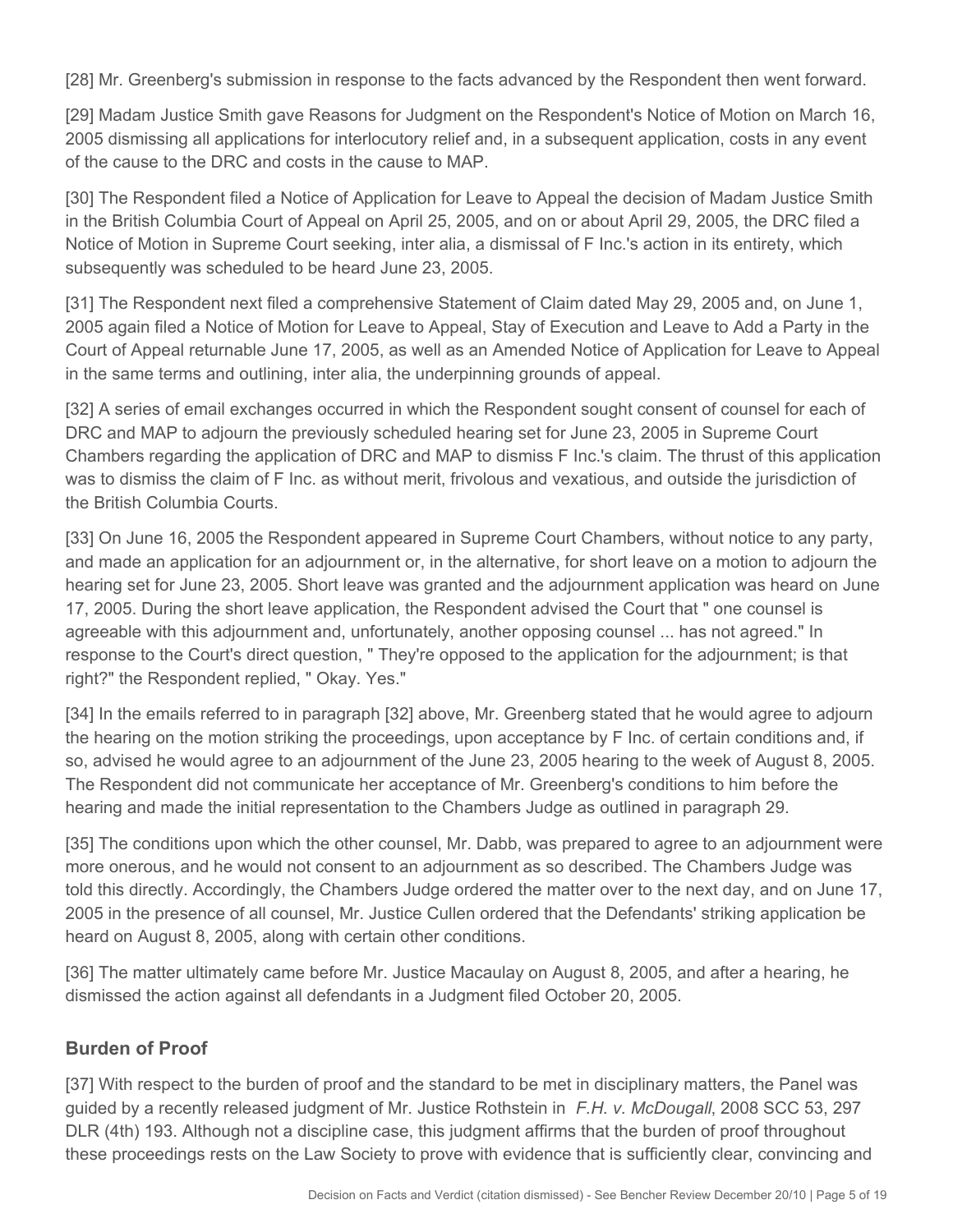cogent the facts necessary to support a finding of professional misconduct or incompetence on a balance of probabilities. In considering the findings in this matter, the Panel has applied that test.

# **First Allegation**

[38] That said, with respect to the first particular, when she appeared before Madam Justice Gill, it is clear that the Respondent did not identify herself as a member of the Law Society of British Columbia, licensed and insured to practise part-time. When invited, she properly identified herself as the owner of the Plaintiff F Inc. and then, on the invitation of the Court, went on to describe the requests F Inc. was making to the Court. The transcript and the Respondent's evidence as it unfolded demonstrate that, from that initial appearance and from that first invitation by the Court, the Respondent was confused, distracted and inexperienced in Chambers practice.

[39] Moreover, there was no satisfactory or convincing evidence of any advantage being sought by the Respondent in failing to additionally inform the Court that she also had the status of a part-time practising member of the Law Society of British Columbia. Nor was there any evidence advancing support for the proposition that the Respondent, by failing to specifically add her status, could or did receive any advantage by assuming the mantle of essentially a lay litigant.

[40] In addition, the Panel is unable to find authority for the proposition that, when a lawyer appears in Court on behalf of a company of which the lawyer is a principal, that the lawyer is obliged to advise the Court of the fact that he or she is a lawyer and that the failure to do so indicates a lack of candour on the part of the member.

[41] Accordingly, this Panel declines to make a finding of professional misconduct with respect to allegation 1 on the Schedule to the citation.

# **Second and Fourth Allegations**

[42] Nor is there any evidence that has sufficient clarity or cogency with respect to the other allegations upon which professional misconduct might be successfully advanced. While the Order granted by Madam Justice Gill was limited to one aspect of the motion requested to be heard, the Order made by the Court and endorsed on the Short Leave Requisition form contained no limitation at all except as to service and required the Respondent to serve all materials with the Requisition essentially forthwith. The evidence of the Respondent, which was not successfully challenged in cross-examination, explained that her actions thereafter were taken as a result of her perceived need for haste, her high anxiety consequent upon her involvement in a process substantially unfamiliar to her, her lack of experience, the impact of the emotions arising from circumstances of having a very ill parent in Taiwan and upon whom she wished to quickly attend, and most importantly, her attempt to advance in a matter that was misconceived from the outset. All the foregoing was consistent from the material and the Respondent's concessions.

[43] As proper practice, the Respondent should have addressed Madam Justice Smith outlining first the relief requested of the Court on this occasion, but mistakenly she did not and instead embarked on the underpinning facts of the case. All of the facts that the Respondent recited to the Court were relevant as background for injunctive relief and were therefore properly before the Court. The Respondent went wrong, however, in not ensuring that the limitation of the Short Leave Order was clear. This should have been done at the outset of the hearing. This she did not do, and that is the nub of allegation 2 brought against her. However, we can find no instance in the transcript that the Respondent did not respond otherwise than truthfully when asked a question by the Court.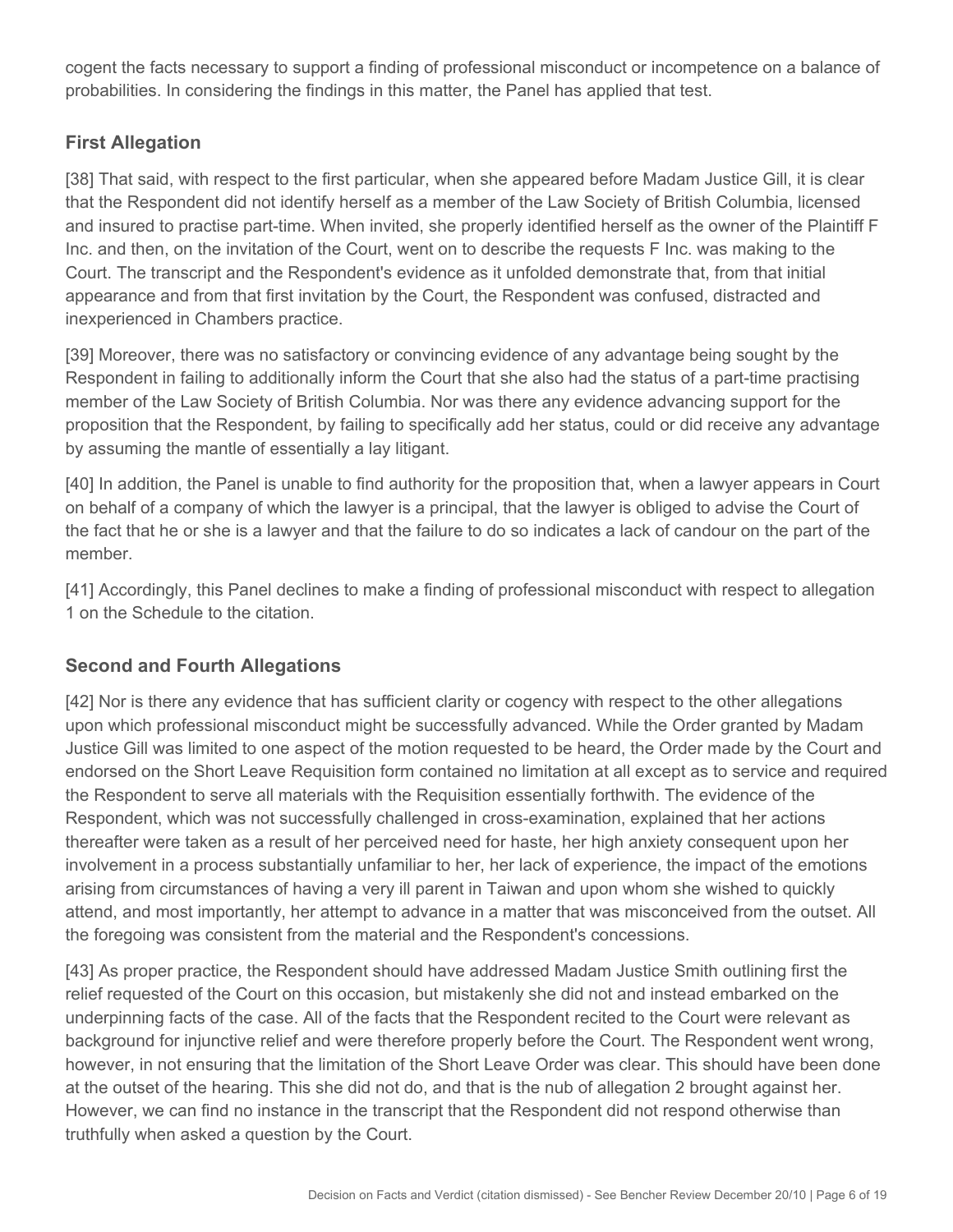[44] As well, with respect to allegation 4, while the Respondent was not as clear as she should have been with respect to her acceptance of the conditions upon which Mr. Greenberg's consent would be given, she was very clear that she did not have the consent of at least one counsel for the adjournment request. Again, her lack of clarity can be seen from the transcript, but it does not display an intended desire to mislead anyone.

[45] We must add that Law Society counsel did her best in casting the best light on the evidence available from the Law Society's perspective, but we are unable to accept it as sufficient to support a finding that the Respondent's statements in Court or her failure to disclose the limitations on the Short Leave Order were deliberate or culpable as professional misconduct. Accordingly, without straining the matter further, we cannot find professional misconduct arising out of any of the other particularized events set out in allegations 2 or 4.

#### **Incompetency**

[46] With respect to the matter that the Law Society puts forward as an alternative plea, the included " offence" of incompetence, putting aside any potential issues that might have arisen as to the sufficiency or otherwise of the citation as pleaded, we have struggled to find a definition of incompetency that would capture within it the actions of the Respondent in this matter.

[47] Cases such as *Law Society of BC v. Goldberg*, 2007 LSBC 03 and *Law Society of BC v. Eisbrenner*, [2003] LSBC 03, support a finding of incompetence based on a pattern over a number of cases involving delay, lack of knowledge over wide areas of law, severe problems of substance abuse, emotional or psychiatric difficulty, consistent abusive language, or consistent disrespect for the Courts.

[48] There has been no such egregious behaviour or instances of repetitive behaviour deserving of sanction shown here in the evidence before us. We were presented with a practitioner who appears otherwise bright, able and emotionally stable but also with an instance of a lawyer who practises part-time in what charitably may be seen as a very specific area of corporate or commercial law, if law practice in the circumstances is descriptive of her practice at all. Her primary and specific experience may be perfectly adequate to allow her to continue as a solicitor in a specific area (the Panel cannot tell because the Law Society tendered no evidence on the point). In the event, it can be observed from the evidence produced that the Respondent was a part-time practitioner who was out of the jurisdiction for a substantial part of her practising life, practising law in Asia and who, while a member of this Bar, had very limited mentoring in British Columbia.

[49] Upon review of the evidence before us, we are unable to find incompetence. Based upon that evidence, we can only observe that the Respondent here began a single action, which was mistakenly conceived from the outset, jurisdictionally with little or no apparent merit, and motivated by concerns of immediacy driving her to push hard in her request for the British Columbia Supreme Court's assistance in the matter.

[50] In the one matter that is the subject of this hearing, the Respondent has demonstrated a serious lack of judgement in undertaking a matter clearly beyond her ability and experience. In our view, however, a single mistake of that sort does not amount to incompetent practice, particularly if the lawyer subsequently either rectifies the inadequacy or avoids the area of practice concerned. Incompetence consists of repeated errors and a failure to learn from experience.

[51] Finally, we are quick to add that Law Society intervention may be appropriate when a single instance rises to demonstrate a potential lack of judgment. This intervention is most frequently manifested through early intervention by the Law Society by way of Conduct Review or through a recommendation to seek the assistance and guidance of senior counsel with the result that such concerns are corrected as early as possible **.**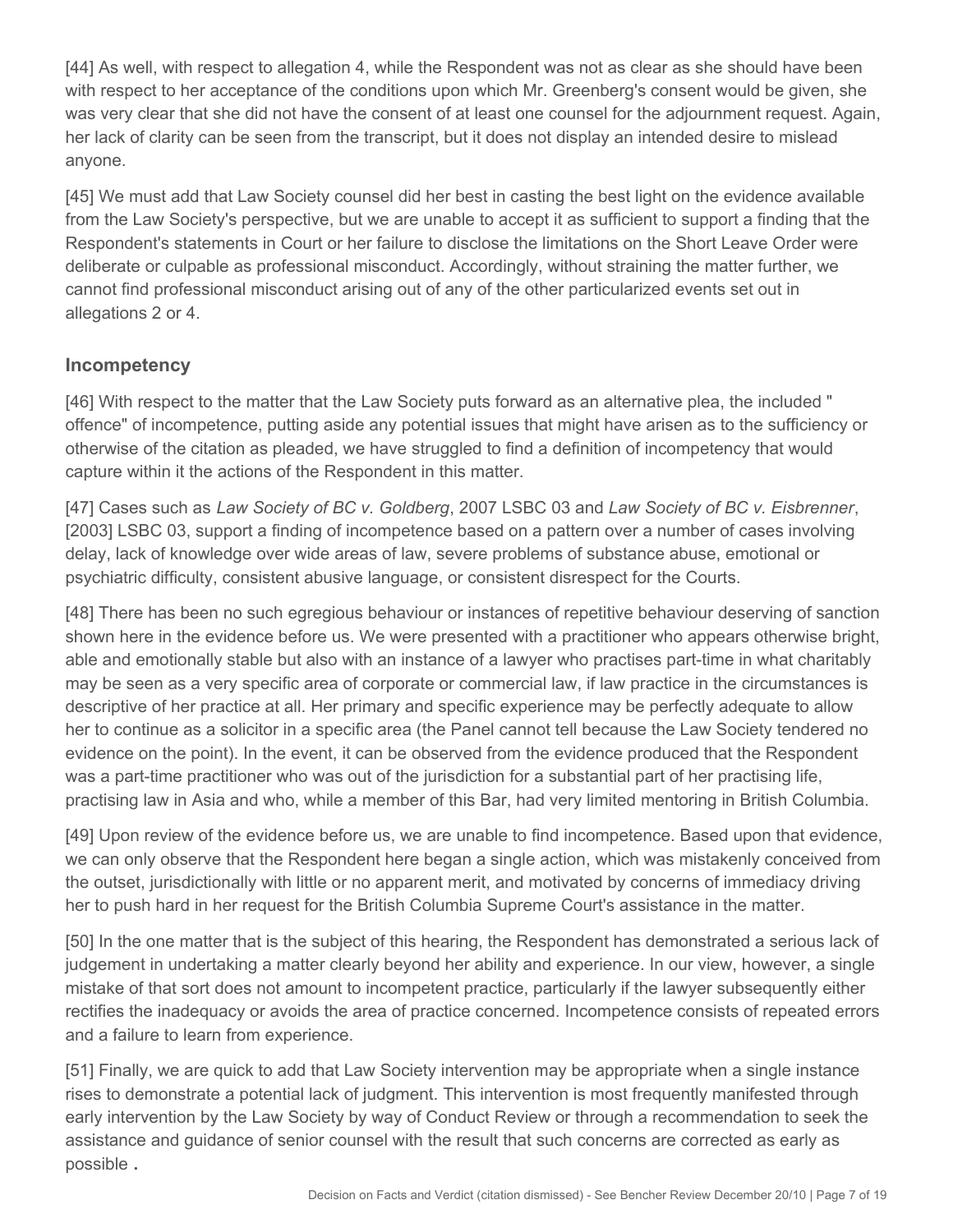[52] For the forgoing reasons we do not find incompetence on the part of the Respondent and trust that the Respondent, by going through this serious process, has been sufficiently admonished to never allow her judgment to be clouded again and that she will never find herself practising in an area of the law so apparently foreign to her.

[53] We therefore dismiss the citation.

# **Minority Decision of Ralston S. Alexander, QC**

[54] With respect to allegations 1 and 4 of the citation, I agree with the disposition advanced in the majority decision of this Panel. In dealing with allegation 1, I specifically agree with the majority that there is no obligation on a member of the Law Society to identify himself or herself as such when appearing in Court as a representative of a company in which the lawyer is a principal, director or officer.

[55] In dealing with allegation 4, I would dismiss that allegation on the basis that the Law Society has not met the required burden of proof that requires cogent evidence of professional misconduct on a balance of probabilities.

[56] For me it is a near thing, but I am moved to agree with the majority on this allegation in part on the basis that no negative consequences followed the Respondent's misleading statement to the Court in respect of the position of opposing counsel on the question of the proposed adjournment. Her explanation of the basis upon which she made the suggestion that one counsel " is agreeable" is difficult to reconcile with the array of negative comments that she made throughout the conduct of this lengthy and difficult matter. At no other time did she indicate an acceptance of the propriety of the positions taken by Mr. Greenberg and, to the contrary, attributed many personal and inappropriate motives to his behaviour from time to time.

[57] It is with respect to allegation 2 of the citation that I disagree with the opinions and outcome adopted in the majority decision. The majority decision provides the following:

Nor is there any evidence that has sufficient clarity or cogency with respect to the other allegations upon which professional misconduct might be successfully advanced. ....

[58] I disagree and I will set out in this dissent the basis upon which I have developed the contrary view. The Law Society alleged in a citation that certain conduct of a Respondent amounts to one or more of a possible array of outcomes, including " professional misconduct" . The hearing panel was charged with responsibility to determine first whether the facts as alleged were proven on a balance of probabilities, and then the panel must determine whether the conduct as alleged amounts to, for example, professional misconduct or one of the other headings of misbehaviour identified in section 38(4)(b) of the *Legal Profession Act*, SBC 1998, c.9.

[59] With respect to professional misconduct, the authorities clearly state that professional misconduct is what the Benchers determine it to be, from time to time. In that regard, a panel of the Benchers in *Law Society of BC v. Martin*, 2005 LSBC 16, completed an extensive review of the authorities on the subject of the constituent elements of professional misconduct. At the conclusion of the review the panel adopted the following as the appropriate test of what constitutes professional misconduct. The Panel determined that:

The test that this Panel finds is appropriate is whether the facts as made out disclose a marked departure from that conduct the Law Society expects of its members; if so, it is professional misconduct.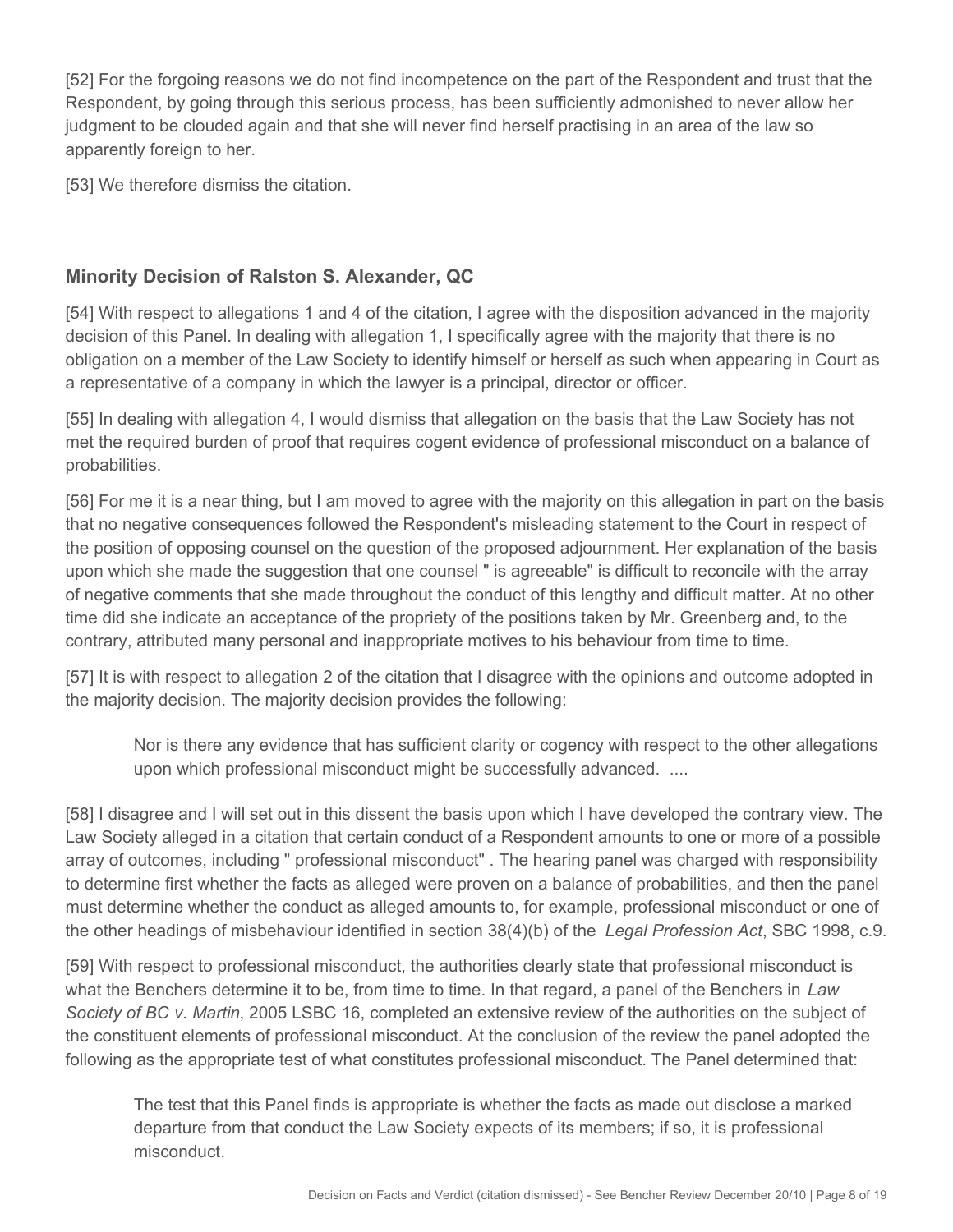[60] The decision of the panel was reviewed by the Benchers and, although the penalty imposed was amended (reduced), the Benchers did not disagree with the test for professional misconduct adopted by the panel. I note that this test for professional misconduct has been adopted in a number of discipline decisions of the Benchers of the Law Society of British Columbia since it was published in the *Martin* decision. I have applied that test for professional misconduct in my deliberations on the matters before me.

[61] With respect to the burden of proof that rests upon the Law Society, I have adopted the standard described in the majority decision, namely that the Law Society must prove the case against the Respondent on the balance of probabilities with cogent and convincing evidence. As will be evident from what follows, it is my opinion that the Law Society has met this burden with respect to allegation 2 of the citation.

[62] It seems to me that, in order to determine whether the behaviour of the Respondent in misleading the Court with respect to the basis upon which the short leave application was granted amounts to professional misconduct depends upon her " intent" in misleading the Court in the way that she did.

[63] To be absolutely clear on this issue, there is no debate on the issue of whether or not the Court was misled. Even the evidence of the Respondent is consistent on the issue of her lack of entitlement to speak to all three paragraphs in her Notice of Motion seeking relief. As indicated in paragraphs 11 and 12 of the recitation of the facts in the majority decision, Madam Justice Gill clearly indicated that the only part of her Notice of Motion that could be considered on short leave in a Chambers hearing was the plea for injunctive relief restraining the DRC from making further defamatory publications about F Inc.

[64] In the hearing before the Panel, under cross-examination by the Law Society, the Respondent was asked:

Q Well, my question is did you understand when you left the Courthouse that you had not been granted short leave on all three grounds?

A Yes.

Q And you understood that you had been granted leave only on the third ground?

A Yes.

[65] The majority have characterized this misleading behaviour by the Respondent as being a result of:

... her perceived need for haste, her high anxiety consequent upon her involvement in a process substantially unfamiliar to her, her lack of experience, the impact of the emotions arising from circumstances of having a very ill parent in Taiwan and upon whom she wished to quickly attend, and most importantly, her attempt to advance in a matter that was misconceived from the outset.

[66] It is not clear to me that, if that were the only explanation for the misbehaviour, it would, in any event, be a sufficient excuse to avoid a finding of professional misconduct. It is important to bear in mind that we are dealing here with a very serious allegation ? namely that a member of the Law Society, on an application before a Judge of the Supreme Court, acted in a manner where the only possible conclusion of the events is that the Judge was materially misled by the Respondent as to the basis upon which the Respondent was entitled to be heard on the subject of the application. It is possible that the facts, as found by the majority, without more could support a finding of professional misconduct. That behaviour may well demonstrate a marked departure from conduct that the Law Society expects of its members. It is not necessary for me to comment further on this aspect of the decision of the majority because I have identified several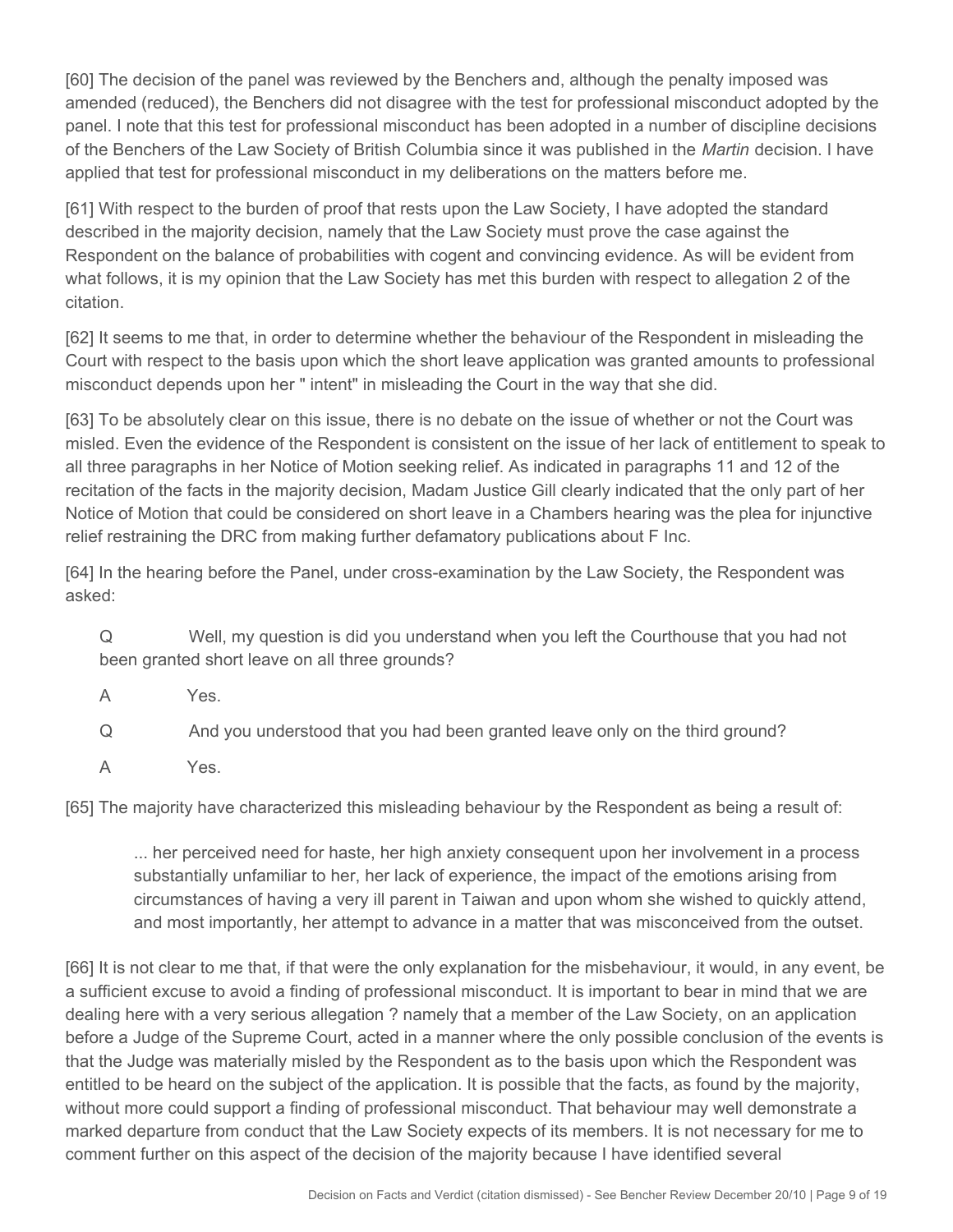characteristics of the matter that lead me to conclude that there is a different explanation for the conduct of the Respondent in this matter.

[67] I must first supplement the facts as detailed in the majority decision with the recitation of several additional facts not covered in their summary.

[68] The exchange between Madam Justice Gill and the Respondent on the subject of orders that can be made without a full hearing is not fully captured in the summary provided by the majority in paragraphs [15] and [16] of their facts. A portion of the transcript from the Chambers hearing that deals with this issue is reproduced here. Although somewhat lengthy, it is important to understand what the Court said to the Respondent and what the Respondent said to the Court.

THE COURT: [Name], over the noon hour I had a chance to read the affidavit and the exhibits, so I have a better understanding of what this is about. Now, I'm not ? I can't give you an order when you have not served any parties that declares the notice of suspension to be wrongful. I simply don't have the ability to do that. Whether it is wrongful or not, I can't do that without ? the court can't do that without someone else being here. The only thing that the court could grant you on this kind of motion is an injunction, and, in fact, I see that your application refers to our Rules of Court and it refers to Rule 45, which is the rule that deals with injunctions.

RESPONDENT: Thank you.

THE COURT: Now, I don't know whether you actually think that the DRC is going to issue any further notices. I suspect that, from your perspective, the damage is done and you're not concerned with what they're going to do in the future, but you're concerned with what they've already done in the past.

RESPONDENT: Yes.

THE COURT: Now, I don't know ? I appreciate that this has a significance to your business and it's very important, but I think, [name], that in order to get your matter before the court in a way that the court can deal with it, it would be very helpful if you could just get some advice from a lawyer. Are you able to do that? Because that is really what you need and very quickly. I, as I have said, I cannot simply declare conduct as wrongful, and the court, you're going to have some difficulty getting that kind of a declaration unless you bring the matter on for a final kind of determination.

RESPONDENT: Okay.

THE COURT: As I read the materials, I couldn't help but think that you might be well served to find someone to speak to, find a lawyer to speak to about this matter, to see whether they can put you on track. If it's not your intention to have someone represent you, at least I think it would be very wise for you to take some legal advice. I'm note [sic] sure what you should be best doing in these circumstances. I'm not entirely clear why you even have all of these defendants in the action. I appreciate that there is some involvement that they have, but why ? I'm not even sure why they're all here.

Now, I know that it's not a very good thing to be leaving here by my telling you that I can't really make the first two orders and the third one is one you don't really need, but that is, in fact, what I'm going to have to tell you.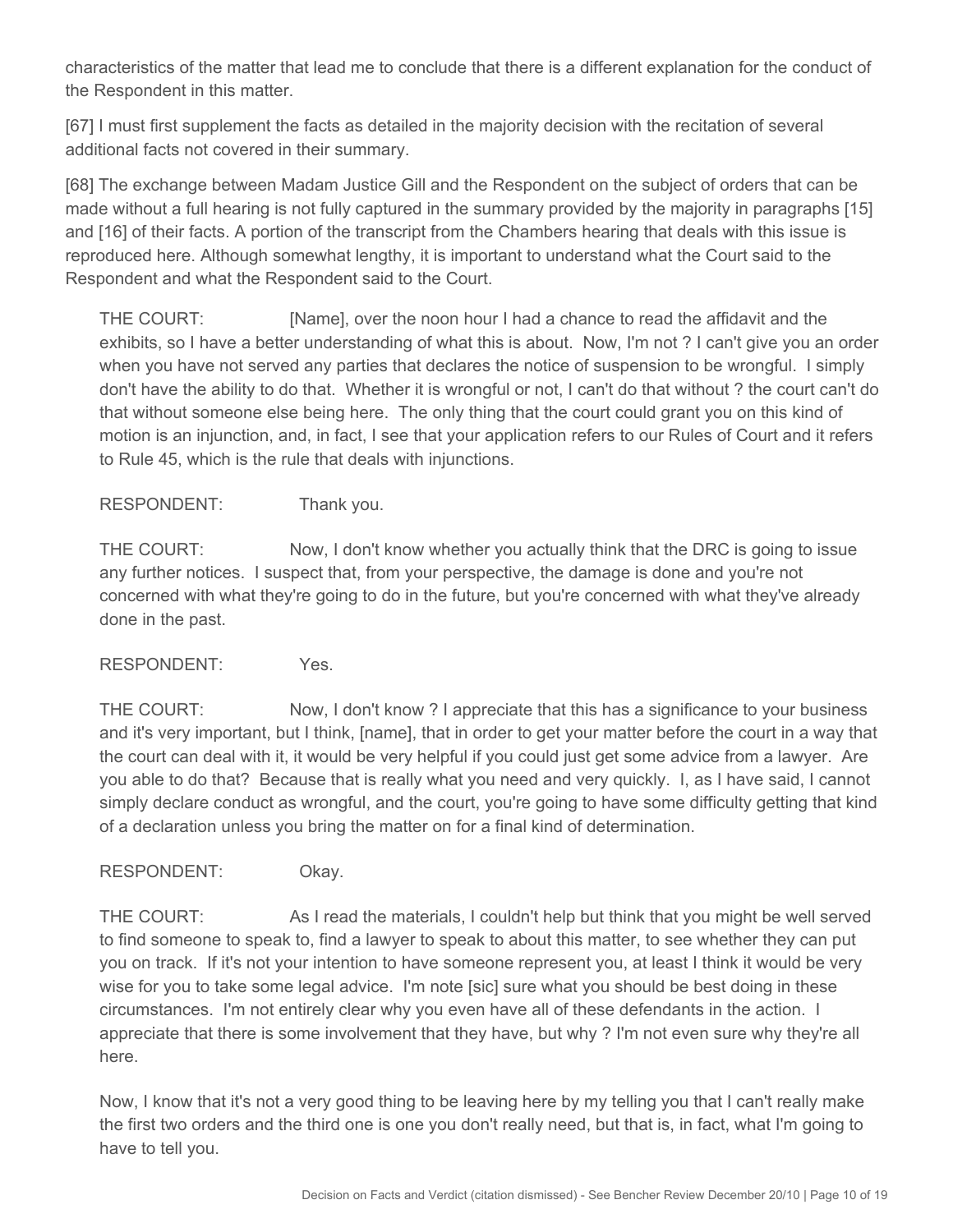Now, if you do want to ? if you are concerned that DRC is, in fact, going to issue further notices, then what I would suggest that you do is to bring on your motion after you served the lawyers for DRC, who seem to be in Vancouver.

RESPONDENT: Yes.

THE COURT: It's Fasken Martineau here, and if you feel there is an urgency about it, then what you can do is to ask the court for what we call short leave, which allows you to bring that motion on quickly. But I'm not sure that you're really concerned about what will happen in the future. My sense is you're concerned about what has happened in the past; is that correct?

RESPONDENT: Yes, but I am also concerned about what will happen in the future, because I have perishable products on hand, and as each day that passes, they spoil.

THE COURT: Yes.

RESPONDENT: So it's crucial that I obtain some sort of resolution because I have employees ...

THE COURT: That's the very reason why I suggest to you that you ? it would be well worth your while to get some help from a lawyer. It's not immediately apparent to me what kind of application you should be bringing, or what kind of approach you should be taking to what the ? this is a little out of the ordinary. So it's a matter that really requires some thought about how to bring the matter forward, but I cannot declare something to be wrongful on this kind of application.

RESPONDENT: Okay.

THE COURT: I simply can't, because I can't do that without hearing from the other party. The court can only give some temporary form of relief, which allows the action to proceed to its resolution. And this is really asking the court to adjudicate on the wrongfulness of someone's conduct when they're not even in front of the court, and that can't really happen.

RESPONDENT: Would it be possible to obtain relief on the second and third?

THE COURT: Not on the second. The third aspect of your notice your notice of motion is, in fact, injunctive relief, and if you are concerned that the DRC, that there will be further notices, then I will give you short leave to bring that application forward, but I don't ? what is your concern about what further notices will be issued or what is ? what further steps will be taken to - that might impact upon your business? What kinds of things are we talking about?

RESPONDENT: Well, there's the notice of suspension and I presume that the last one would be the notice of expulsion.

THE COURT: I see.

[69] I particularly focus on several of the points made by Madam Justice Gill ? she said that she was unable to make the kind of order sought by the Respondent unless she (the Respondent) brought it on in some form for a final determination. The only thing the Court could do in these circumstances was consider the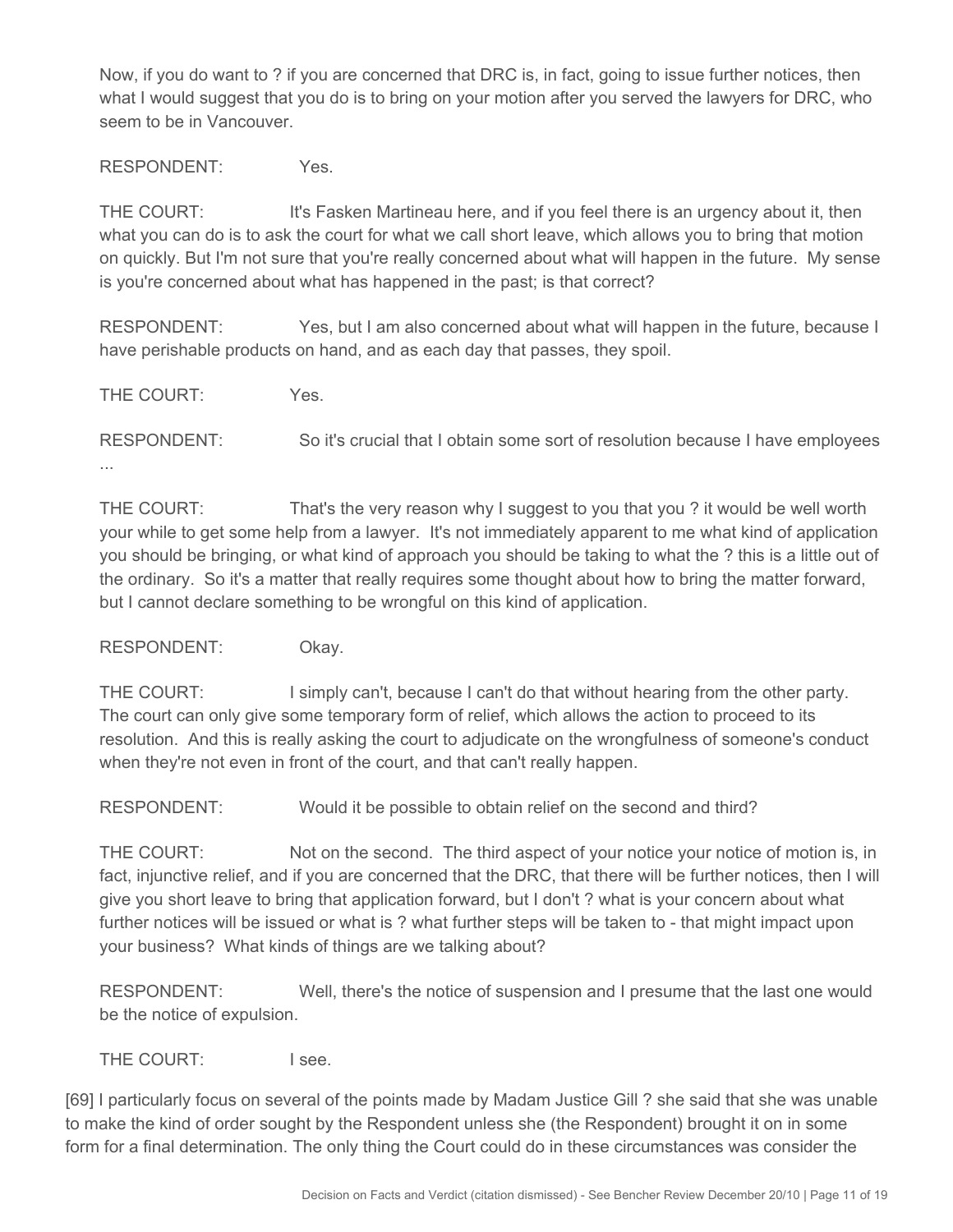injunction relief, and Madam Justice Gill inquired as to whether that was something that was really useful or necessary in the circumstances. Madam Justice Gill said that it was not a very good thing for the Respondent to leave Court being told that she could not have the two orders that she wanted and getting an order that she didn't need, but Madam Justice Gill said that was exactly what the Respondent must be told.

[70] The Respondent persisted and asked ? may I have the second and third claims for relief? Madam Justice Gill replied ? again ? " Not the second." Madam Justice Gill told the Respondent that she could not have short leave permission to speak to the claim for a cancellation of the DRC suspension order.

[71] The reference to the " second" in the request and the response from the Court was to the second item in the Respondent's Notice of Motion, which was a request for an order:

#### 2. Requiring DRC to issue:

(a) a public apology to the shareholders of the applicant namely the Respondent and RL, of the applicant for defaming them;

(b) a retraction of the March 2, 2005 DRC notice of suspension.

[72] For the reasons that follow, it is my view of this matter that the Respondent was determined to obtain the order described in 2(b) of her Notice of Motion, and that she was seeking that order in Chambers on the morning of March 15, 2006, despite the fact that Madam Justice Gill had specifically refused her request for relief by way of Short Leave in respect of the " second" item in her Notice of Motion.

[73] It is my view that the Respondent was singularly focused on her need for a retraction of the March 2, 2005 order of the DRC and that she was prepared to proceed to speak to that application, even when she knew that she was not permitted to do so.

[74] The majority recitation of the facts is further deficient in that it does not describe the decision of Mr. Justice Macaulay and the views that Mr. Justice Macaulay developed with respect to the conduct of the Respondent. On August 8, 2005 Mr. Justice Macaulay heard the parties in Chambers in respect of the application of the DRC and other defendants to have the claims of F Inc. dismissed. On October 20, 2005 Mr. Justice Macaulay issued a comprehensive judgment dealing with all outstanding matters, 2005 BCSC 1485.

[75] In his judgment Mr. Justice Macaulay wrote:

[58] The defendants further assert that other conduct of counsel for F Inc. raises concerns about whether F Inc. asserts legitimate rights. They say that [name] [the Respondent] has brought ill-founded applications without notice or on short notice and taken steps in the proceedings that were contrary to the directions of the court. In the first proceeding before Gill J., [name] did not inform the court that she was appearing as counsel. In the proceeding before Smith J., [name] did not disclose the limited basis on which Madam Justice Gill granted short leave and proceeded on all interlocutory applications contrary to the direction. Contrary to the directions of Cullen J., [name] filed further affidavit material without first seeking leave. Contrary to the stay, she filed amended pleadings. [Name]offered no explanations for any of this conduct.

[59] [Name] also refused to sign an order, forcing an unnecessary appearance before the Registrar to settle the form. Finally, according to counsel for the defendants, she improperly attempted to communicate directly with the court, including by letter to the Registrar requesting a payment schedule for the outstanding cost order.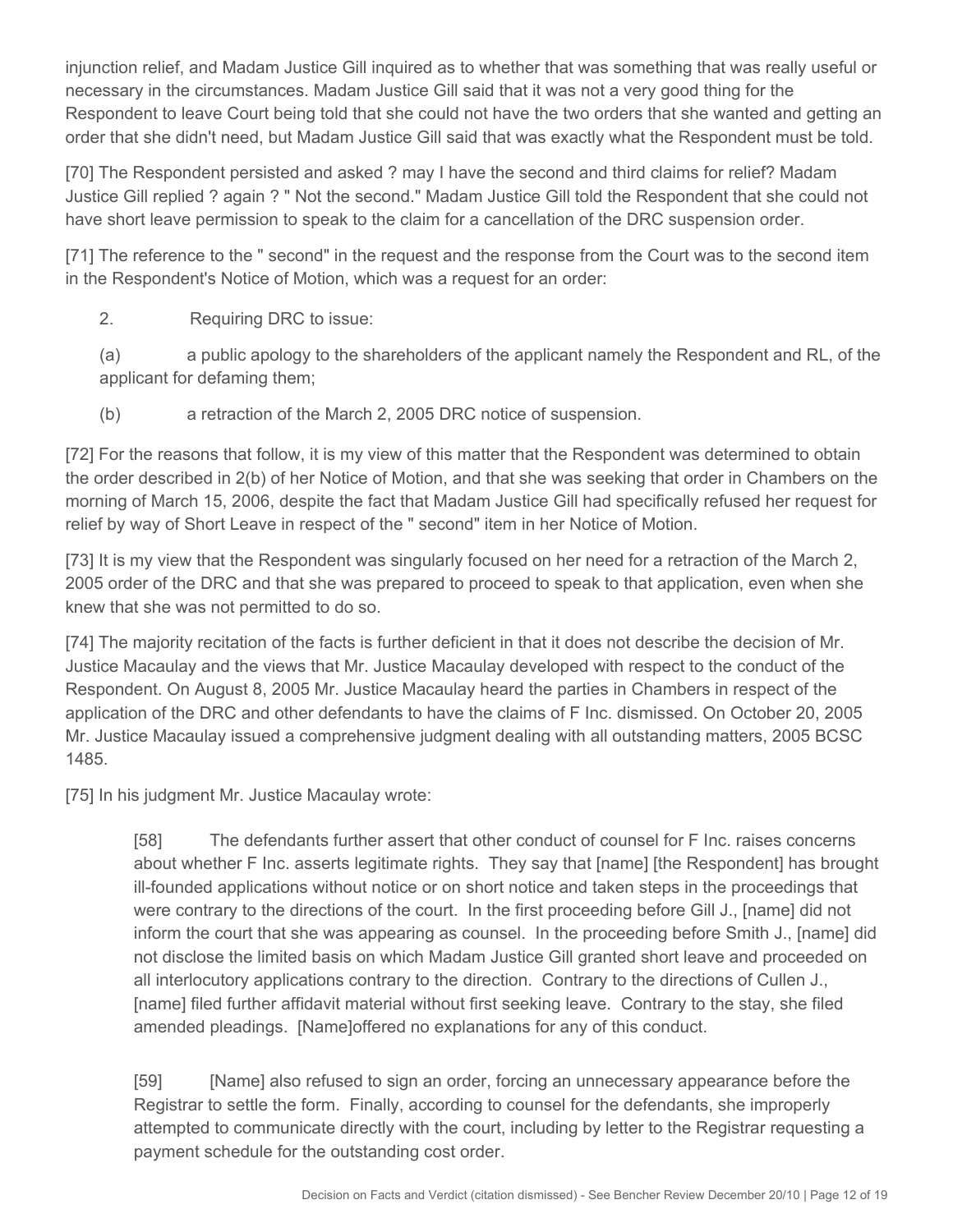[60] I do not, in any way, minimize these criticisms of the conduct of counsel for F Inc. Some of her conduct appears deliberate. [Name] is also an officer of F Inc. and should not be appearing as counsel. One effect of her unnecessary and inappropriate conduct is to put the defendants to significant additional expense within the proceeding. Another is to create a risk that the court may make orders that later have to be set aside potentially bringing the administration of justice into disrepute. I am not persuaded however that the conduct of counsel is a significant factor in deciding whether the proceedings are vexatious or an abuse of process. Such behaviours are better considered, in my view, on the question of costs.

[76] The next required elaboration of the facts is to note that the Respondent was asked by the Law Society to respond to a complaint by Mr. Greenberg. The Respondent replied to Mr. Greenberg's complaint about her conduct in speaking to all three matters in her Notice of Motion when her Short Leave Order granted authority only to speak to the injunction remedy.

[77] The Respondent's response to the Law Society on this point is reproduced here in its entirety. This response is contained in a letter to the Law Society dated March 21, 2006. In this dissent I will call this the " March 21st Response" :

The proceeding before Madam Justice Smith is under appeal. In my Affidavit #3 [Exhibit 1] Mr. Greenberg contravened an Order of Madam Justice Gill and served my client at the wrong location and at separate times with materials the evening before our application before Madam Justice Smith was to be heard. I was forced to spend the whole night preparing for the application and could not adjourn because of the urgency of the matter. As evident in the transcript of proceedings before Madam Justice Gill, my client had several hundreds of thousands of dollars of perishable produce in inventory. Each day's delay had very grave consequences. I did not deliberately withhold information from Madam Justice Smith. The urgency of the situation required more attention on my client rather that waste court time on a distraction concerning unsatisfactory representation by previous outside counsel.

[78] Upon receipt of the March 21st Response, the Law Society sought further clarification of the reasons for the Respondent's behaviour. In a letter dated April 6, 2006, the Law Society asked:

Mr. Greenberg alleges, and Mr. Justice Macaulay stated in paragraph 58 of his decision dated October 20, that " In the proceeding before Smith, J., [name] did not disclose the limited basis on which Madam Justice Gill granted short leave and proceeded on all interlocutory applications contrary to that direction." Please explain why, when you were granted short leave to proceed only to apply for an injunction, you did not advise Smith J. of that limited leave, but proceeded with the applications for declaratory relief for which no short leave had been granted.

[79] The Respondent replied to this question in a letter dated July 14, 2006. In this dissent I will call this the " July 14th Response" :

My client is appealing the rulings of Justices Smith and Macaulay. With respect to the Order of March 11, 2005 by Justice Gill [Exhibit #2], the terms applied only to DRC who was required to respond by March 12, 2005 for a hearing scheduled for March 15, 2005.

DRC did not comply with the Order of March 11, 2005. It failed to deliver its response until close of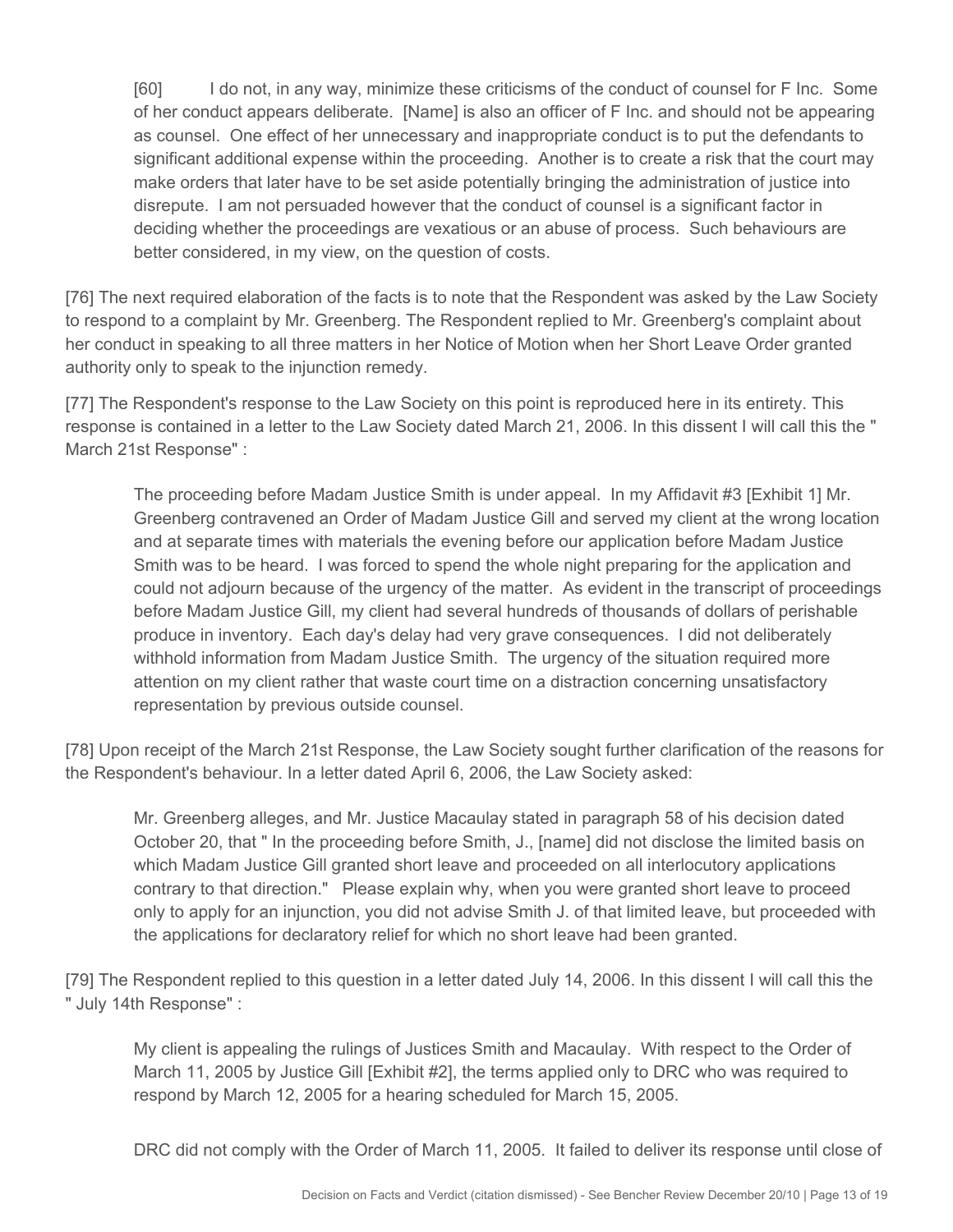business on March 14, 2005 when voluminous materials were delivered to the wrong location on two separate occasions. Because of the urgency of the situation, I was forced to stay up all night to prepare for the hearing the next morning. Upon attendance at Court, counsel for DRC hands me further materials and advises that he had enlisted Mr. Dabb to be joined in the application even though Map was not named in our motion, and the March 11, 2005 Order did not apply to Map. It should be noted that Justice Carnwath of the Ontario Divisional Court rejected a similar attempt at joinder by Map.

My client had complied with the terms of the March 11, 2005 Order but neither DRC nor Map appeared to be held to those terms. I did not willfully or deliberately refrain from repeating what Justice Gill had said. The inadvertent slip was caused by stress and fatigue induced by the late service of Mr. Greenberg's materials.

It was not apparent to me if Justice Smith was following anything set forth by Justice Gill since Justice Smith allowed DRC to be excused for its extremely late response the eve before and morning of the hearing, then allowed Map to be joined. This selective application of the terms of the March 11, 2005 Order was favourable to the respondent(s) and prejudicial to my client. Now, Mr. Greenberg is complaining that I failed to advise Justice Smith about what Justice Gill said when neither Map nor DRC complied with a Court Order.

In contrast, Justice Carnwath not only found that Map had no business seeking to be joined to my client's application in Ontario but that such an attempt by Map was " strange." [Exhibit #3]Here, I am being pursued to explain why I did not repeat Justice Gill's statements while none of the other parties followed her Ladyship's Order. Other than my client, no one in British Columbia appears to be similarly disturbed by the acceptability of such a " strange" application by Mr. Dabb or his former client, Map, nor does anyone appear concerned that the " possible" conversion by Coosemans has yet to be reported by DRC. The absence of repeating what Justice Gill [sic] appears to be a more serious offence than conversion or non-compliance with Court Order.

[80] Dealing first with the March 21st Response, I find that it discloses much about the underlying motivation of the Respondent in this matter. She says that she could not adjourn " *because of the urgency of the matter. As evident in the transcript of proceedings before Madam Justice Gill my client had several hundreds of thousands of dollars of perishable produce in inventory. Each day's delay had very grave consequences.* " (emphasis added). The problem for the Respondent with this response is that it confirms that the motivation for the application was the inventory of perishing produce. " Each day's delay had very grave consequences." However, the only relief that she was permitted to seek on short leave was an injunction against further negative publications by the DRC. Even if granted, this injunctive relief could do nothing to save the perishing inventory. What the Respondent needed to save the inventory was an order directing DRC to retract the notice of suspension ? the relief sought by her under heading #2 of her Notice of Motion ? that was however, the relief that she had specifically been denied permission to seek on short leave.

[81] The Respondent concluded this response by saying, " I did not deliberately withhold information from Madam Justice Smith. The urgency of the situation required more attention on my client rather that waste Court time on a distraction concerning unsatisfactory representation by previous outside counsel." This second reference to the urgency of the situation reinforces my belief that it was the urgency of the situation around the deteriorating inventory that was dictating the actions of the Respondent. Although she states that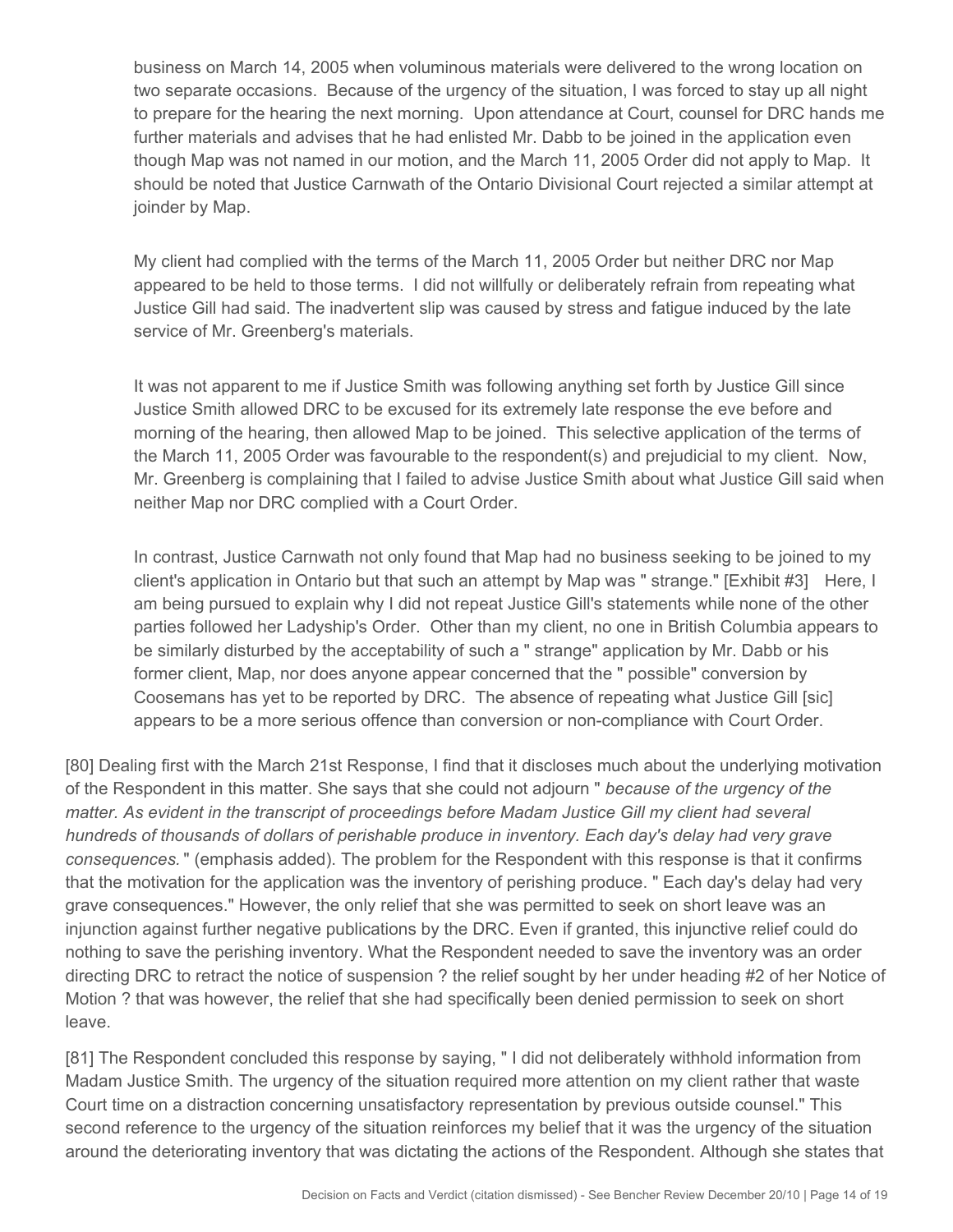she did not deliberately withhold information from Madam Justice Smith, it is my opinion that all of the surrounding facts and circumstances at the time point to the opposite conclusion.

[82] The July 14th Response provides a second or " new" explanation for the impugned behaviour of the Respondent. While the paragraphs are not as clearly written as would be ideal, it appears that the Respondent was seeking to justify her non-compliance with the Short Leave Order of Madam Justice Gill on the basis that none of the other parties followed the Order either. She detailed several instances in which the defendants were themselves in breach of the Order. She provided examples such as late service of materials, service at the wrong location, the addition of another of the parties to the matter where that had not been requested by her.

[83] In the July 14th Response, the Respondent said that her client " had complied with" the terms of the March 11th Order of Madam Justice Gill. This is only partly true ? her client did accomplish the service requirements of Madam Justice Gill's Order, but it was at that point that the compliance ended. She did speak to all three matters set out in her Notice of Motion when she had been granted short leave only in respect of one of the three claims. This was not compliance with the Order of Madam Justice Gill by her client.

[84] The July 14th Response continued with the observation, " It was not apparent to me if Justice Smith was following anything set forth by Justice Gill ..." . The Respondent went on in that paragraph to essentially argue that the Order was " selectively applied" by Justice Smith to the detriment of her client, and she concluded this argument by noting that Mr. Greenberg was now complaining that she failed to comply with a Court Order in which his client was also in breach.

[85] In this regard I should note in passing the circumstances surrounding the non-compliance by DRC with the terms of the Short Leave Order. At the outset of the March 15th Chambers application, Mr. Greenberg acknowledged to the Court that he had not complied with the service requirements of the Short Leave Order. He advised the Court that he was unable to comply with the requirement to provide materials in response within the 25 hour turn-around time required by Madam Justice Gill because the defendant DRC was in Ontario and by the time the materials were served upon him it was already 8:00 p.m. on Friday night in Ontario and he was not able to contact his client due to the intervening weekend. Mr. Greenberg noted in Chambers that he felt that there were issues about proper service, but he stated that, rather than rely upon technical arguments, they did their best to provide a substantive response. That response was in the form of an unfiled affidavit from the DRC that had been assembled by Mr. Greenberg on Monday, March 14th and introduced to the Court on the morning of March 15th with the advice that the original was en route from Ontario and would be filed upon arrival. The Respondent agreed to proceed that morning on the basis of the unfiled affidavit.

[86] The final factual clarification required is to report some of the Respondent's answers to questions asked of her during the hearing of this matter. Particularly, the Respondent was asked in cross examination:

Q. Now, you'll agree that you made submissions on all three grounds when you appeared in Court on March 15th?

A. Yes.

Q. And you did not advise the Court that short leave had been granted only with respect to the third ground?

A. I'd forgotten, actually, by then. Just looking at the short leave itself, I ? that was what was imprinted on my mind was service, the times when the parties had to serve each other with their documents, and that was the overriding concern that I had was that we comply with the timeframes of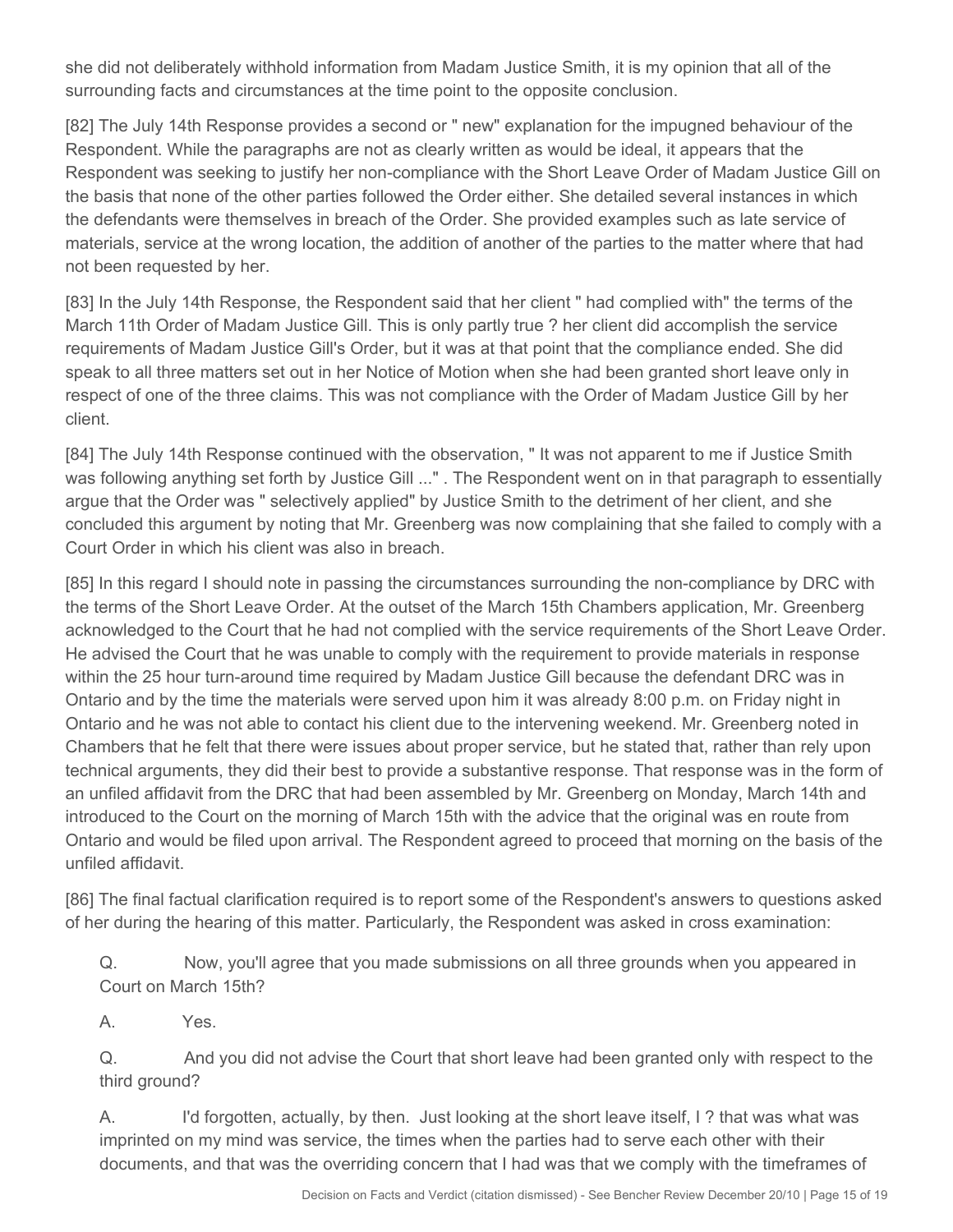getting ? of completing this order.

[87] And later in the cross-examination, the Respondent was asked the following with respect to the March 17th hearing, and she answered as indicated:

Q After the lunch break, you didn't advise the Court that Short Leave had not been granted on all three grounds?

A As I mentioned, I'd forgotten, and after I left the Court, I was preoccupied with delivering the documents, and then once I got to Mr. Greenberg's office, I was very worried that he wouldn't be properly served because people couldn't track him down; they didn't know where he was.

Q And you made submissions with respect to all three grounds yourself?

A I believe some of them might have been rolled together, but I think they ? there were submissions made, yes. Some of the issues may have been presented together.

[88] This is the third explanation offered by the Respondent for her misleading the Court as to the basis upon which she was entitled to be heard. She expected the Panel to believe that by Tuesday morning (March 15), she had forgotten that Madam Justice Gill, on the previous Friday (March 11), had specifically refused her request to seek the only relief sought that would do something to preserve several hundred thousand dollars worth of the deteriorating inventory of produce. This " forgetting" took place despite the fact that " each day's delay had very grave consequences."

[89] With respect, this explanation is not credible. It loses credibility in part because it is the third explanation for the impugned behaviour. At no time in her earlier responses to the Law Society did the Respondent suggest that she had " forgotten" that she did not have Court approval to speak to all three of the matters set out in her Notice of Motion. In her earlier responses she offered other explanations, including the fact that no one else was abiding by the Court Order, and that the urgency of the preservation of the inventory had distracted her from complying with the terms of the Order.

[90] The balance of her answers as reproduced at paragraphs [88] and [89] above were not responsive to the questions asked. The Respondent suggested that in the Chambers Hearing on March 15 she did not abide by the restrictions imposed by Justice Gill because she was preoccupied with service of the documents. That cannot be the case. All required documents had been served four days earlier and the parties were before the Court. No issues had been raised in the hearing on March 15 about the propriety of the service ? it was by then a non-issue.

[91] One final point. The majority decision contains the following statement.

All of the facts recited to the court were relevant as background for injunctive relief and therefore properly before the court.

[92] The inference that is suggested by this sentence is that the Respondent was arguing only the injunctive relief that the short leave order permitted. The inference is favourable to the Respondent but is not supported by the transcript of the Chambers proceedings.

[93] I will reproduce several excerpts from the Chambers transcript that indicate that the Respondent was reciting facts in support of her application to retract the suspension order of F Inc. by the DRC. As indicated above, the injunction remedy that the Respondent was entitled to pursue provided no relief for the deteriorating produce. What the Respondent needed was a retraction of the order suspending F Inc. from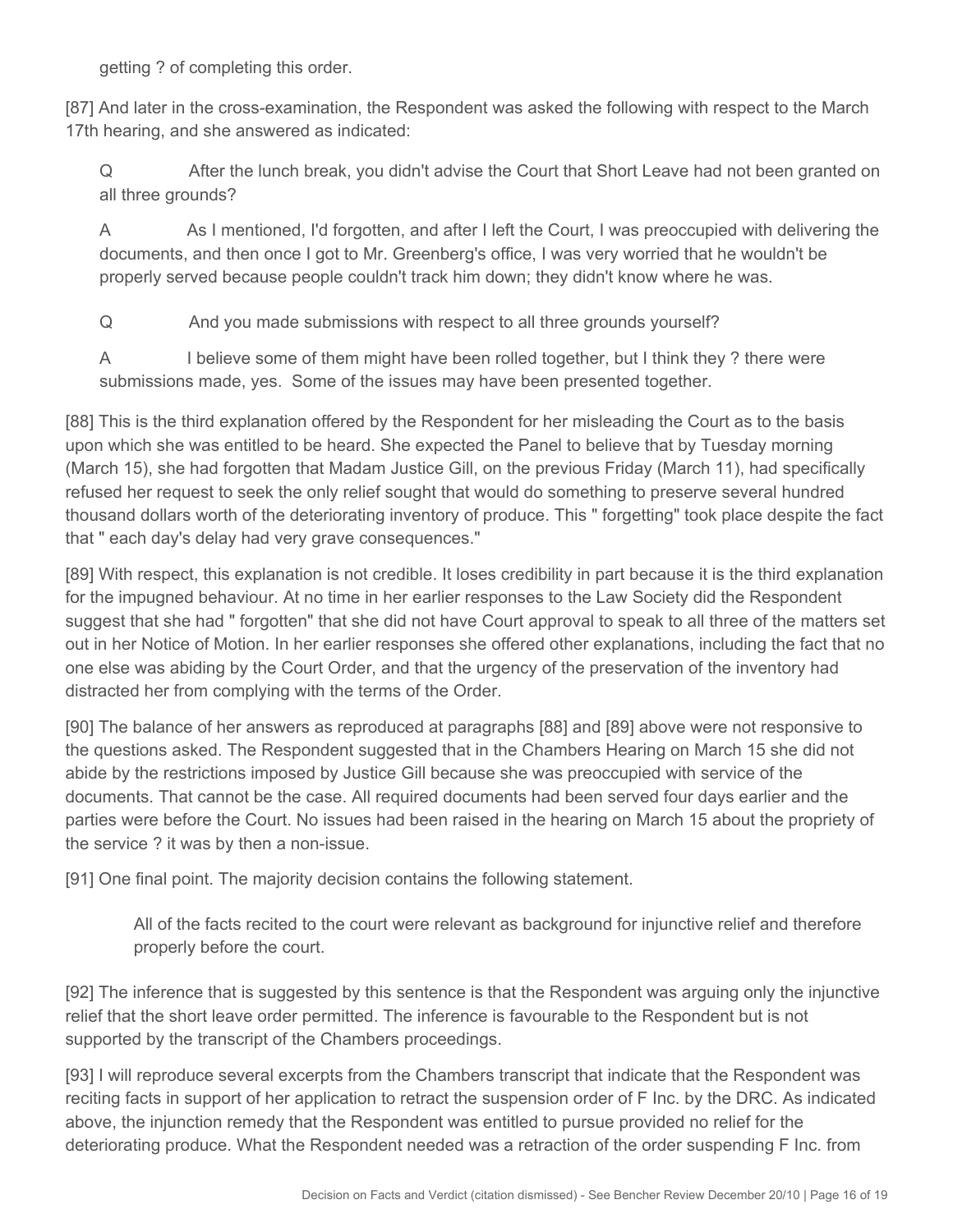#### the DRC.

In, sorry, March 2nd of 2005, the DRC distributed notice of suspension to its members in Canada, United States and Mexico.....by issuing this notice of suspension, the implication is that F Inc. is operating without a licence, it is implying that the arbitration award is meritorious and is valid, and F Inc. vehemently denies that the DRC even had jurisdiction and that the Arbitration was given [sic] remotely fair. (Page 8, Line 34 et seq.)

Furthermore, between February 28th and March 6th, I was out of the country and never received those letters which SW of the DRC had faxed to F Inc. threatening suspension and going through with the suspension. Upon return to the office on March 7th, I repeatedly sent emails and faxes to DRC requesting an immediate retraction of that notice of suspension. In addition to that, in conversations with customers I was advised that no business would be conducted with F Inc. if the notice of suspension was not removed or resolved. (page 9, line 1 et seq.)

The -- sorry. The president of DRC, SW, never responded to the - the matters which I raised in my emails and faxes of March 7. He just sent me one email that simply said that all future communications should be directed to Brooke Greenberg, counsel here today for the Respondent. I then sent emails to Mr. Greenberg requesting a retraction of the notice of suspension and Mr. Greenberg refused to retract anything. (page 9, line 14 et seq.)

[94] In response to the following question from the court, " All right. So you're seeking a declaration that the notice of suspension is a wrongful interference with the applicant's business?," the Respondent replied, " Yes." (page 9, line 44 et seq.).

[95] The Court asked, " Mm-hmm. And an order that the DRC issue an apology and retraction, and you're also seeking a restraining order?" The Respondent replied, " Yes. Well the injunction against further issuance of notices regarding F Inc. by the DRC." She continued, " I will focus on the second and third items; in particular the issuance of a public apology and the - and a retraction." (page 10, line 1 et seq.).

[96] There are other examples from the transcript where the Respondent is not speaking to the Injunction application.

... and I am trying to emphasize the substantive rights we have lost in the arbitration hearing, as well as by virtue of the issuance of this notice of suspension which has caused us a lot of harm. (page 12, line 40 et seq.)

... we don't have any purchase orders, so our employees are standing idle, so at this point we - will probably have to let some go. We have hundreds of thousands of dollars worth of perishable commodities. We cannot move those if our customers are under the impression that we are operating without a licence or we are suspended, or if there is any taint from such a notice. (page 13, line 10 et seq.)

As - it's --that is why we brought the notice of motion before the court last week, because of urgency of the situation. (page 14, line 5 et seq.)

[97] And in the summation of her submission the Respondent said to the Court: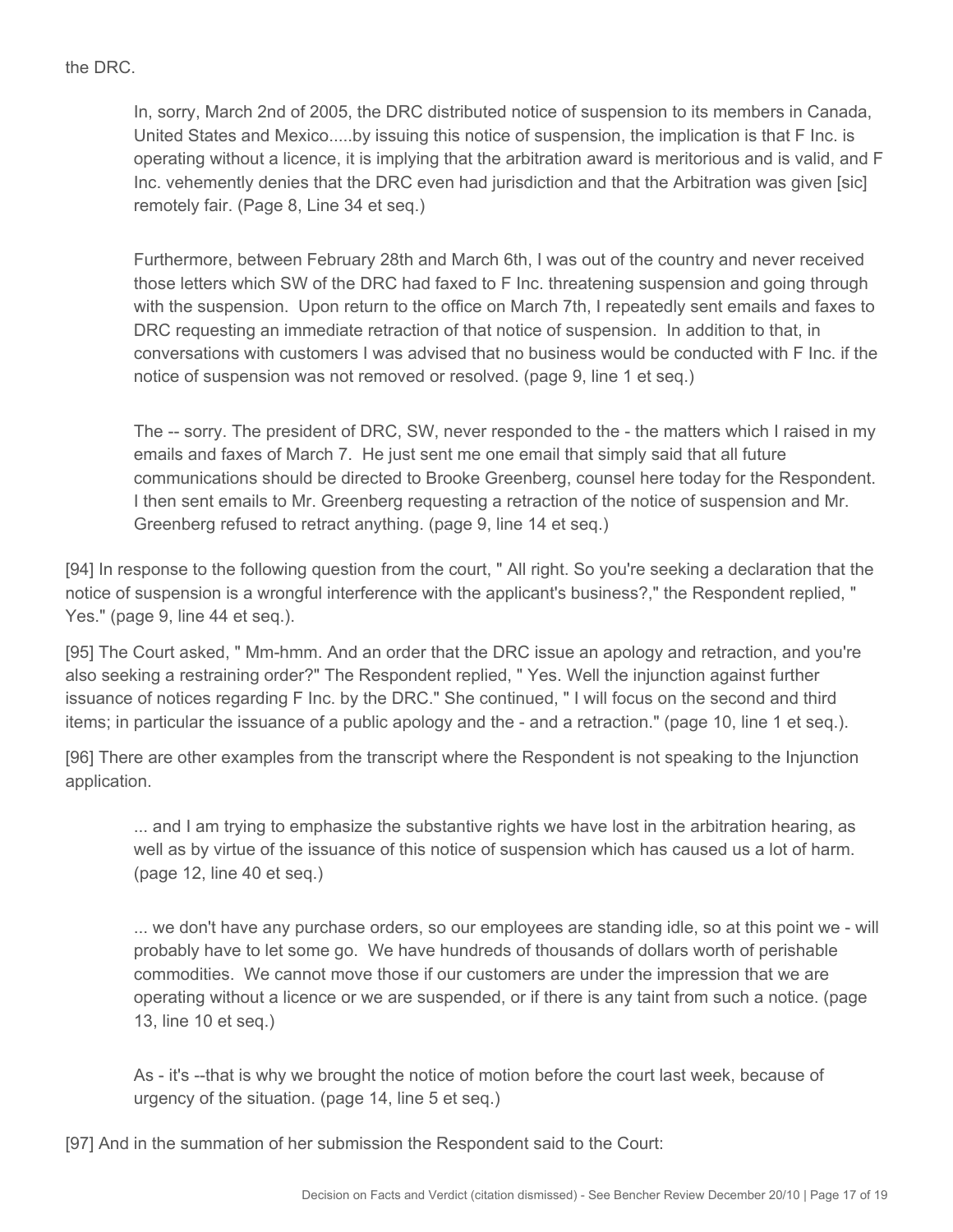My Lady, I - I come here today because the matter is extremely urgent for us, and we are at a loss at this point as to how we can ever regain our business, which has been lost, and the goodwill which we worked so hard to build over the years has, in one instant, just been completely destroyed. We understand that the remedies which we're seeking -

Then the Court asked, " Understand what?" and the Respondent answered:

That the remedy that we - that we are seeking are interim, but they are critical to our company's ability to survive. We cannot continue to have our perishable products sit and our employees not work and continue to pay out our operating costs without some relief from the court and some action taken in this matter. In terms of the arbitration that was conducted by the DRC, we've already objected to the manner in which we were compelled to participate, the proceedings and all the irregularities and unfairness that has - that we've suffered in the arbitration proceeding, and it is imperative that justice be brought in this situation and that we obtain some relief from the unusual force which we have been subjected to by the DRC. (page 18, line 14 et seq.)

... we need the court to bring the - this abuse of power - to an end. It's - it's untenable for us to continue to be injured in the way that the DRC has - has caused since September of last year, and it's for those reasons that I - I pray that My Lady would award the injunction and mandatory order. (page 19, line 1 et seq.)

[98] It is my view that the positive inference urged by the majority decision is not supported by the transcript.

[99] I must reject the explanations offered by the Respondent for her failure to observe the limitations imposed by Madam Justice Gill. None of the explanations offered demonstrate an honest attempt to comply with the Order.

[100] Her explanation to the Law Society for not complying was that she was forced to spend the whole night preparing for the application that she could not adjourn because of the urgency of the matter. She was concerned with the several hundreds of thousands of dollars of perishable produce in inventory and each day's delay had severe consequences. It must be noted, at the same time, that there was no urgency about preventing the DRC from further negative publications ? the DRC had not indicated any inclination to publish further and in fact, had nothing more to say about F Inc. When Madam Justice Gill denied the application to have the DRC suspension lifted, the urgency of all remaining issues disappeared.

[101] By the morning of March 15, the only Order that would have provided relief to F Inc. was an order setting aside the suspension of F Inc. by the DRC. Despite the specific refusal of Madam Justice Gill to permit that application on short leave, the Respondent proceeded to seek that relief. In my opinion, all available evidence points overwhelmingly to the fact that the Respondent proceeded to seek relief on all grounds set out in her Notice of Motion in an attempt to save her company from the consequences of losing the warehouse full of deteriorating produce. In doing so, I am of the view that the Respondent acted wilfully and knowingly and without regard for her professional responsibilities to the Court and the Law Society.

[102] I would find that the Respondent intentionally, and in the face of the specific Order of Madam Justice Gill to the contrary, proceeded to seek relief in respect of a portion of the Notice of Motion for which short leave had not been granted. With the exception of her stated desire to respond to the urgent need to preserve the inventory of produce, all explanations offered by the Respondent are inadequate to explain the behaviour.